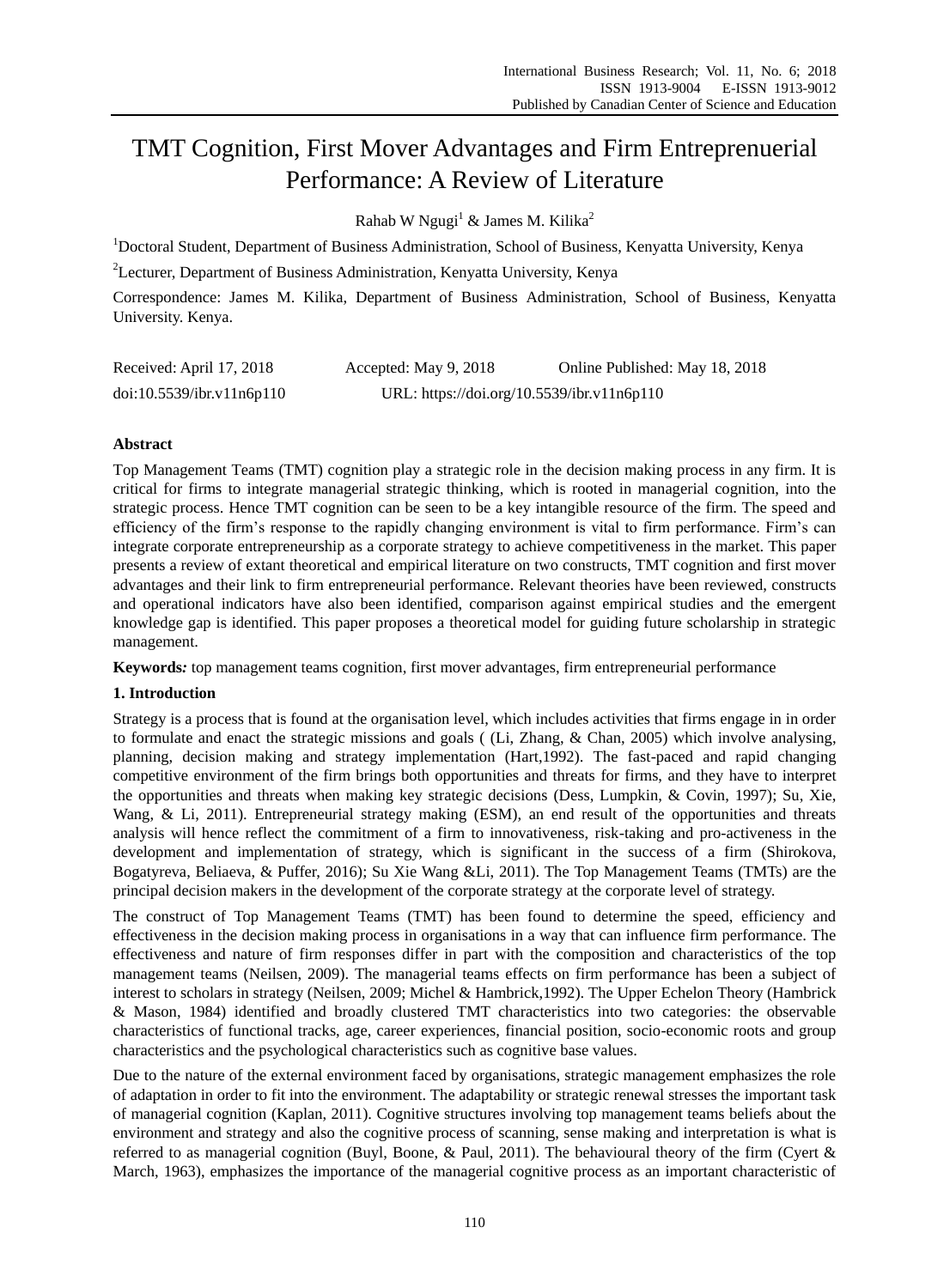firm's strategic behaviour. The cognitive process represents the initial step in TMT-driven, deliberate change in the firm's strategy and behaviour (Tripsas & Gavetti, 2002), raising the need to gain insight into the connection between the managerial composition and managerial cognition. Organization's adaptability normally is driven by TMT's cognitive process which is in turn driven by the TMT composition.

TMTs possess a cognitive framework that determines an organisations strategic choice as well as the timing of the execution of the strategic choice. The timing of the execution of strategic choice has seen scholars distinguish firms into two main categories: first movers and late movers. A first mover is a firm that identifies an opportunity in the environment and by acting first relative to the competitors is able to gain positive economic profits. First movers are also referred to as pioneers. First Mover Advantage (FMA) arises from three primary sources namely technological knowledge, pre-emption of assets and buyer switching cost. Technological leadership mechanism is either a learning curve advantage also known as experience curve and success in patent or research and development races. Learning curve advantage is achieved through unit production costs that falls with cumulative output, however this can only provide sustainable cost advantage for early entrants if kept proprietary and market share leadership is maintained (Lieberman & Montgomery', 1987). For Technological advantage which is a function of experience achieved from research and development, pioneers can maintain it if it is patented or maintained as a trade secret. Firms can achieve advantages by pre-empting rivals in the acquisition of scarce assets that already exist rather than those developed by new technology. First mover advantages through buyer switching costs arise from initial transaction buyers make in adapting to the sellers products or services. Proponents of the FM construct have pointed that two factors will determine an organization's decisions on the timing of entry into the market: internal factors revolving around the state of resources (Lieberman & Montgomery, 1998) and the industry clock speed ( Fines, 1998)

The role of the TMT in this process has been associated with the nature of strategic management process that requires decision makers to analyse both the internal and external environment so as to bring out the set of opportunities and threats and identify the firms internal preparedness through resource capabilities. Various researchers have all agreed that firms operating in an environment that is rapidly changing need to embrace entrepreneurial activities in order to remain competitive. Companies can exploit the competitive advantages they own currently, while they at the same time make decisions to shape the advantages they have intentions to possess in future, increase probability of long-term survival, growth and financial success (Kuratko, Ireland, & Hornsby, 2001). When firms base their entrepreneurial action on their strategy, then that firm is said to have a corporate entrepreneurship strategy. According to Kuratko, Ireland, and Hornsby (2001), in the 1980s to 1990s the virtual revolution of entrepreneurial actions were contributors to firm performance. Companies redefine the business, considering ways that most effectively use human resource and learning to compete in the global economy. This alters the firm's culture, infusing entrepreneurial spirit in their operations.

# *1.1 Statement of the Problem*

The role of strategic management is to formulate and implement strategy at the corporate, business and functional levels. TMT's role in this process is very critical and hence the success or performance of the firm. TMT cognition is a relatively new area of interest in strategic management, especially with its focus on the role of making decisions at the corporate level. Building from studies conducted earlier, there seems to be conceptual, empirical and theoretical gaps when understanding the construct of TMT cognition, first mover advantages and firm entrepreneurial performance.

To further enhance the understanding of the distinction between pioneer and late entrants and the link to entrepreneurial performance, there is need to research more on the link between TMT cognition, external environment and strategic flexibility. Even though some studies provide some understanding on the difference in perception between early entrants and late entrants, they do not explain why an entrepreneur may chose to be a pioneer as opposed to a late entrant, or if the distinction matters. Fines(1998), Lieberman and Montgomery (1998) suggest that two sets of factors both within and without the firm are responsible for determining the timing of entry and raise implications for the conceptual modelling of the firm strategic behaviour that involves TM Cognition and strategic moves for attaining anticipated pioneer advantages. Various scholars (Amit & Zott, 2001; Hitt & Ireland, 2000; Hitt, Ireland, Camp & Sexton, 2001, 2002) are in agreement that strategic management and entrepreneurship are two areas that are concerned with wealth creation in firms. Further the strategic role of TMT in decision making in the integration of entrepreneurship in strategy has not been clearly linked. There is need to propose a theory that integrates strategic management with entrepreneurship. This has emanated from empirical studies on firm entrepreneurial activities and firm performance.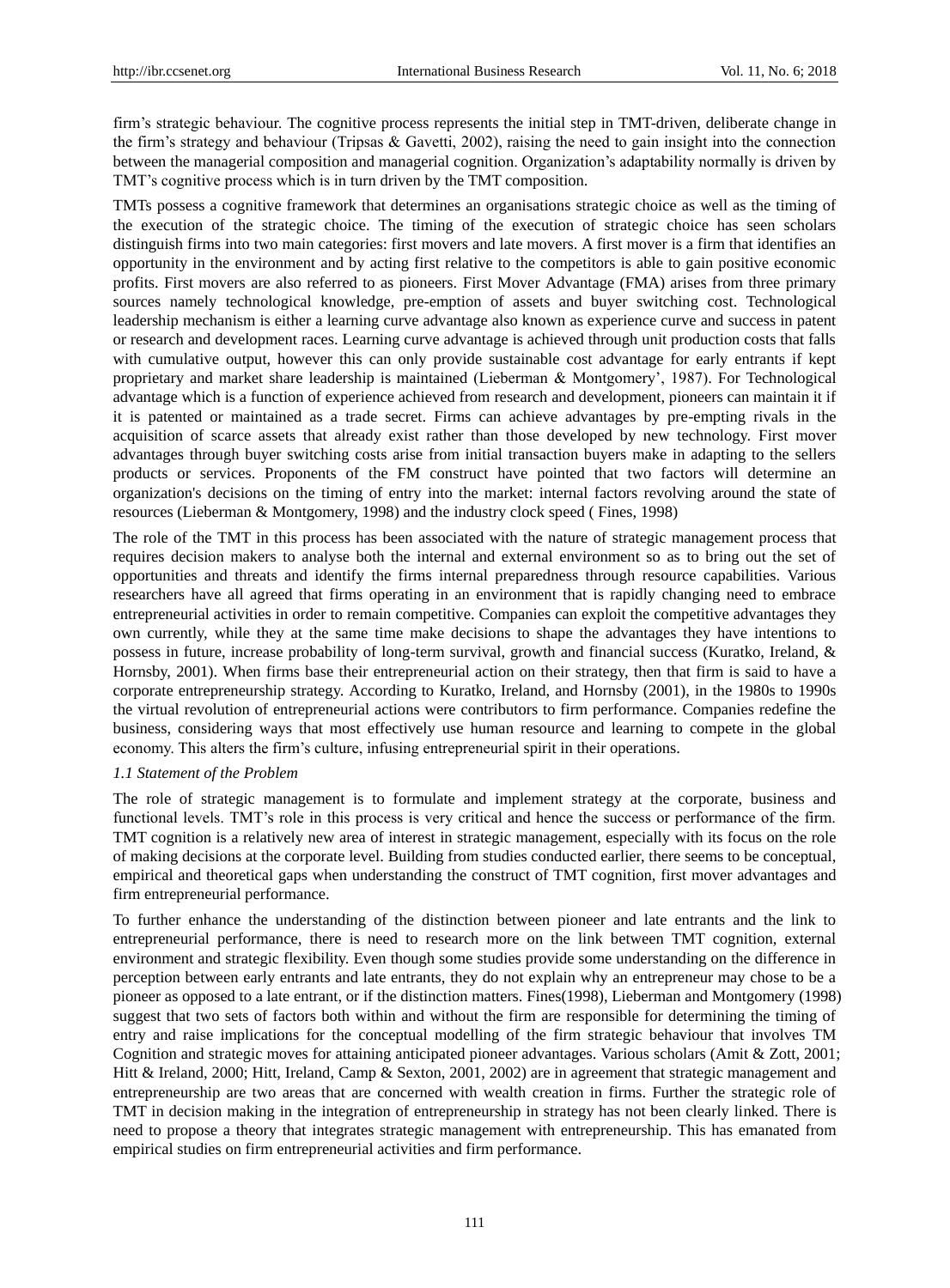For this reason, this study will propose a theoretical framework to address this gap. This study will apply a multiplicity of theories in order to understand the constructs that underlie the phenomenon involving TMT Cognition, pioneer advantage and firm entrepreneurial performance in relevant contexts that typify those of interest in applying strategic management processes and concepts. The purpose of the study is to review the extant theoretical and empirical literatures with a view to identifying the linkage between the TMT cognition, first mover advantage and firm entrepreneurial performance. The study is guided by the following objectives: first, the study reviews extant theoretical and empirical literature on TMT cognition, first mover advantages and firm entrepreneurial performance. Secondly, the study reviews emerging theoretical and empirical gaps that form a basis for further research on TMT cognition, first mover advantage and firm entrepreneurial performance. Lastly, the study proposes a theoretical model responding to the theoretical and empirical gaps on TMT cognition, first mover advantage and firm entrepreneurial performance that can contribute to the body of knowledge by linking TMT cognition, first mover advantages and firm entrepreneurial performance.

In undertaking this study, the authors add to the extant literature in strategic management to enrich the current understanding of TMTs and the intermediate and ultimate outcomes of the decision making process in a strategic management context. In addition, in attempting to explore the nature of the constructs, the study applies a diversity of theories drawn from not only strategic management but also from Enterpreneurship theory and the behavioural sciences as we point at areas of complimentarity between the two disciplines of study, strategic management and Enterpreneurship. Lastly the study proposes a theoretical model that stands to guide future research in suggesting constructs, their operational indicators and proposed theoretical relationships that can be tested in empirical work.

#### **2. Review of Conceptual Literature**

As indicated in the objectives of the study, the paper is a presentation of summarized conceptual review on the constructs of TMT cognition, first mover advantage and firm entrepreneurial performance. Further a literature review of the same is conducted.

#### *2.1 The Construct TMT Cognition*

The construct of TMT cognition is a recent development in strategic management. It however seems to have its roots in some of the theoretical underpinnings of strategic thinking, traced from the work of Mintzberg, (1987). Mintzberg, (1987) used the concept of 5P's of strategy so as to capture the various dimensions of the concept of strategy. Considering the nature of the 5Ps, one is able to trace the origin of the construct of TMT cognition in this early work. The 5Ps are ; ploy, plan, position, pattern and perspective. To expound further, plan is a consciously intended course of action,, that is a deliberate strategy developed decisively and intentionally. Ploy is a specific manoeuvre intended to outwit a competitor. Pattern are the stream of actions taken by members of an organisation, consistency in behaviour, can be deliberate strategies or emergent strategies. Position is the place an organisation in positioned within the environment, strategy acts as mediator between the firm and the environment both internally and externally. And lastly, perspective is the ingrained way of perceiving the world. The last dimension of perspective as described by Mintzberg appears to lay the ground for the role of cognitions in the concept of strategy. As captured by Mintzberg, (1998), strategic planning would entail a systematic programming of pre-defined strategies from which an action plan is developed.

A model developed by Biggadike, (1981) used the concept of choice to place the construct of cognition in the heart of strategic thinking. According to the model, a firm's strategic choice is developed from the organisational capabilities, firm's environment and its current competitive position. And according to Lieberman and Montgomery, (1998) capabilities and resources have an influence on the entry timing as a strategic action. Extant literature argues that for any firm to successfully implement strategy, then there is need for strategic thinking to be incorporated. Strategic thinking is injected into the strategic management process at the early stages of the strategic planning process whereby strategy is developed from the continuous analysis of alternatives. However according to Liedkta's model, strategic thinking is an individual initiative where an individual can be influenced by the organisational context in which he operates (Graetz, 2002). While Bonn, (2001) argues that strategic thinking at individual level is composed of three main elements namely: holistic understanding of the organisation and its environment, degree of creativity, innovative solutions to issues that challenge existing approaches and thinking and lastly the vision of the future, inspiring and uniting people in the achievement of the corporate goals (O'Regan, Hughes, Collins, & Tucker, 2010).

Nadkrani and Barr, (2008) in adressing the question on what drives strategic action offered an explanation based on two views: the managerial cognition view and industry structure view. Under the industry structure perspective, strategic decision makers are completely rational and contend that industry structure may impact on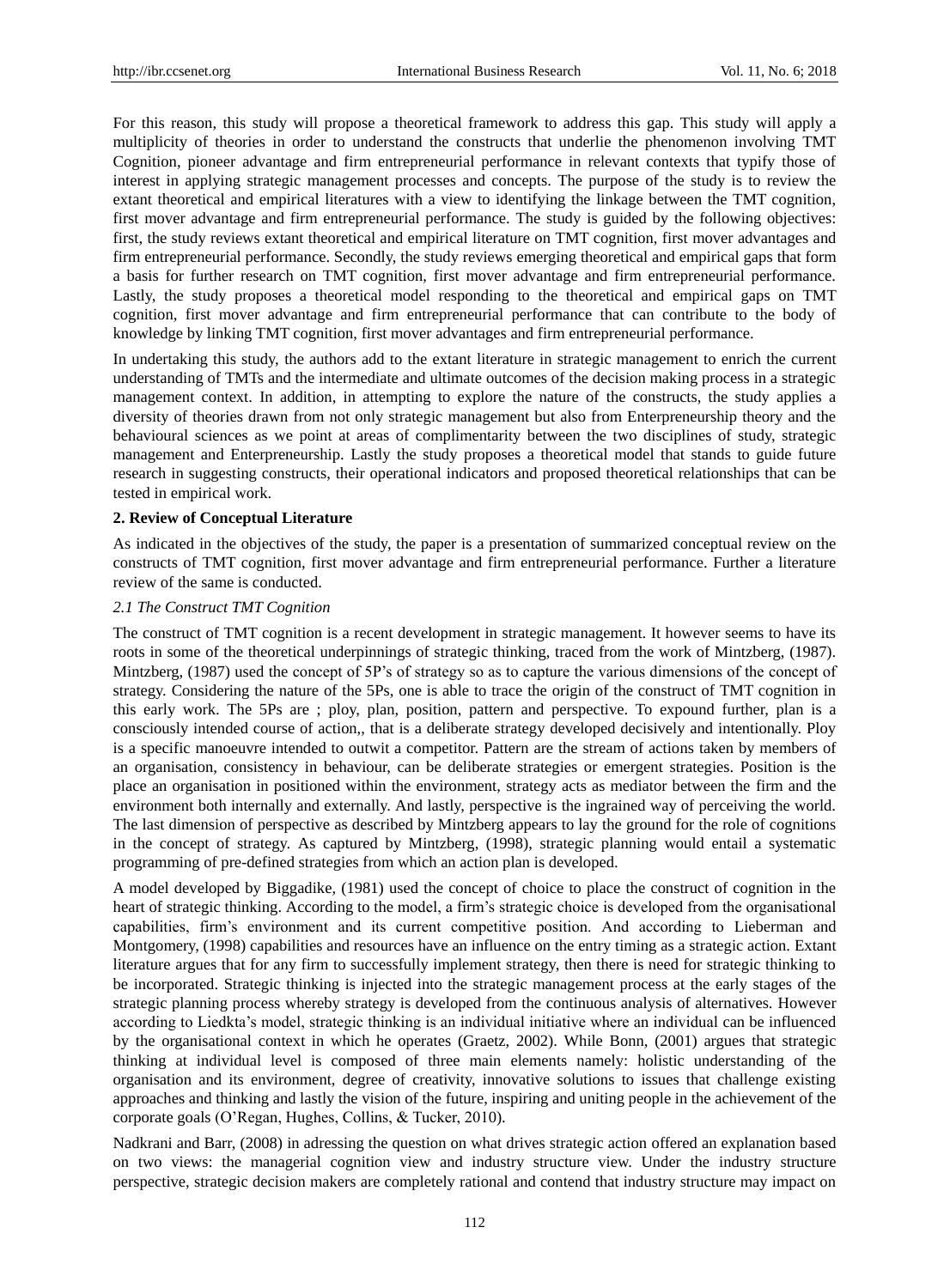the effectiveness and timing of strategic actions Extant research on mangerial cogntion argues that different manager's perceive the same business environment differently (Nadkrani & Barr, 2008; Gary & Wood, 2010; Tripsas & Gavetti, 2000). Bogner and Barr, (2000) and Walsh,(1995) in their research on managerial cognition and strategic action defined knowledge structure as a mental template where a person assumes the information available in the environment and finds meaning, the manager is provided with a basis that forms a biased representation of the environment that is used to inform the strategic action (Shepherd, MCullen, & Ocasio, 2016). Recent studies in strategic action indicate that the intergration of managerial cogntion and industry structure leads to a better understanding of strategic action concept, (Johnson & Hoopes, 2003). Buyl, Boone, and Paul, (2011) in defining TMT cognition, refer to the dimension of managerial cognition as TMT beliefs on environment and strategy and TMT cognitive processes.

Hurzschenreuter and Horstkotte, (2013), further in dissecting the aspect of cognition adopted the concept of faultline, which refers to a conceptual divide that seperates a managerial team into subgroups. They identified two types of faultlines, that is task-related faultlines and bio-demographic tenure. Task-related faultlines refer to the educational background and the length of organisational tenure while the bio-demographic faultlines are the age and nationality differences. Task-related faultlines are hence based on characteristics that have been acquired which are indicators of knowledge and perspectives relevant to a particluar task. These dimensions assist managerial teams to successfully handle addition of new products in a given time period resulting in improved firm performance.

#### *2.2 First Mover Advantage*

The ultimate purpose of strategic management is to build sustainable competitive advantage in a firm. CEO's and TMT's role is to set direction for the firm by choosing the market the firm will participate and identify the resources it will nurture and deploy. For instance, product diversification can be used as a strategic action in a way that firms benefit by exploiting new market power among other benefits. However, it is worth noting that this move can have a strain on managerial resources, complexity on the task of management while addition of the product scope adds to the complexity. For a successful coordination of strategy, managers with experience and a deep knowledge of the firm as a bundle of resources is critical. The resource based view (RBV) has conceptualized the firm as a bundle of resources. The resources are managed and reconfigured by the managers who are motivated to exploit perceived market opportunities (Castanias & Helfat,1991, 2001). The first mover advantages represent a critical concept in strategic management literature and in business practice (Carow, Heron, & Saxton, 2004). Pioneer advantage implies that by acting earlier relative to peers, a pioneer can achieve a competitive advantage which enables a firm acquire economic profits (Lieberman & Montgomery, 1988).

Pioneer advantages depend on information asymmetry concept, whereby a first mover capitalizes on superior information to recognize and respond upon some initiative to gain a head start over peer firms (Lieberman & Montgomery', 1987). It can hence be argued that, TMT interpretation of the opportunities presented in the environment is key in first mover as a strategic choice. This is confirmed in Carow, Heron, and Saxton, (2004) paper on acquisitions, where an acquirer is able to process superior information which allows it to recognise and purchase an underpriced asset, that is, the acquirer knows more about the target's value before other investors, thus exploiting its information advantage.

Lieberman and Montgomery, (1998) article answered two questions that link FMA with RBV literature. First, the conditions under which an early entrant can enhance the organisations accumulation of superior resources and capabilities. Second, is whether capabilities and resources influence entry timing. Resources are the roganisational tangible and intangible assets, that iclude employee individual skills. Capabilities or competencies are organisation's collection for understaking a specific type of activity within the environment. Early entrants may be able to preempt resources ; superior geographical space, technological space, or customer perceptual space, blocking product space with a broadening product line, preemption of superior human resource . Pioneer entrants are able to define cost structures either through initial customer perception, accumulated positive customer experience that leads to switching costs and user influence through product perceived to be the industry standard. Early entrants can also develop organisational capabilities that are crucial to product or service such as manufacturing, marketing, which is also known as learning or experience curve advantage. Lieberman and Montgomery (1987)'s study showed that optimal timing of new entry into an new market depends on the resources and capabilities of an organisation whose strength is in the development of new products, while organisations whose strength is in marketing and manufacturing should enter as a late entrant. However, recent survey suggests that an organisation's resource base influences the options and entry timing. Market pioneers had significantly different skills than late entrants (Lieberman & Montgomery, 1998).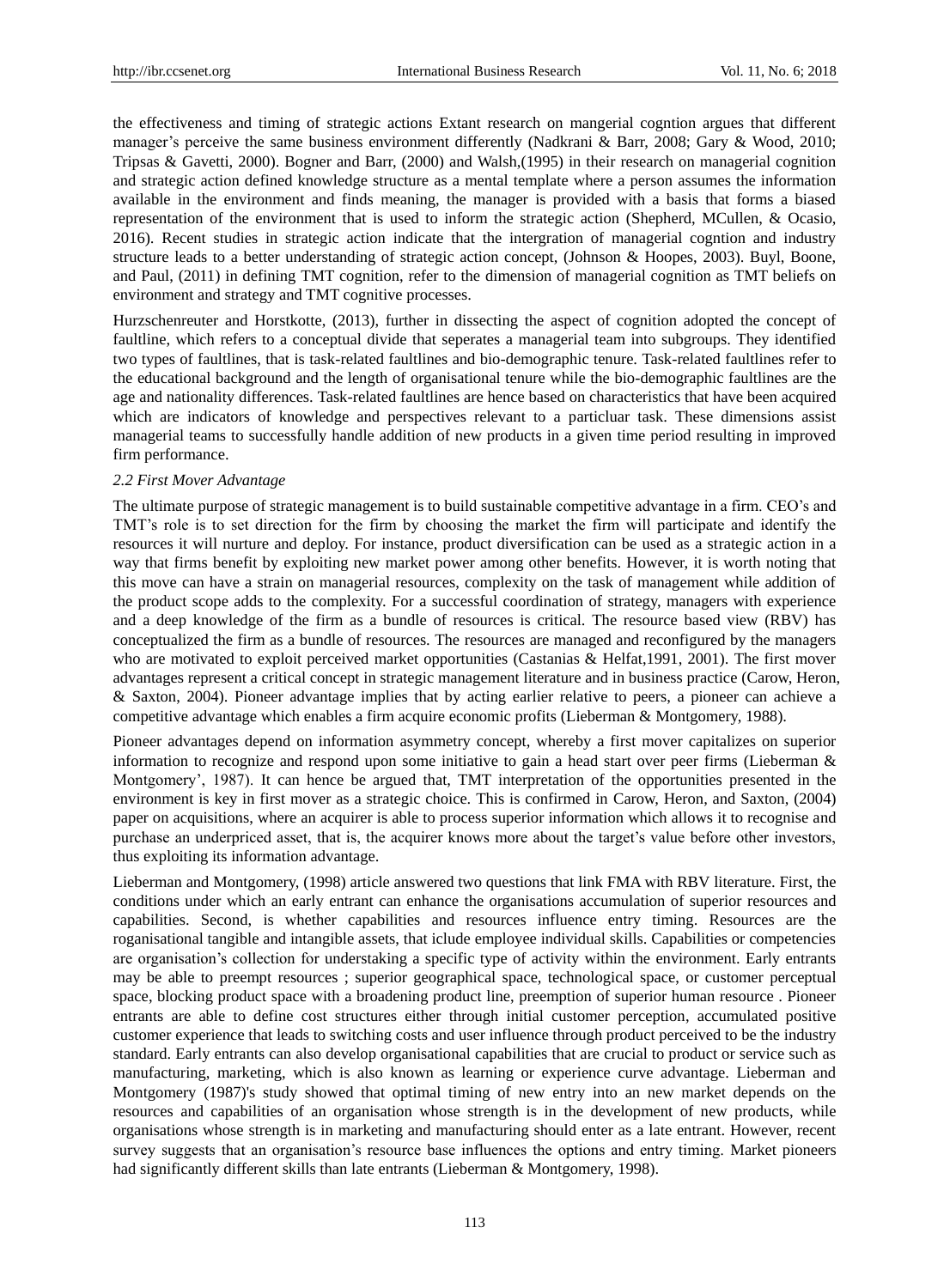Potential early entrants usually examine potential opportunities by evaluating both perceived desirability and perceived feasibility (Zhao, Erekson, Wang, & Song, 2012). These are conditioned by competencies developed from human capital, their evaluation and perception of market opportunities and self efficacy (Elfving *et al*., 2009; Mauer, Neergaard & Lindstad, 2009). Zhao, Erekson, Wang, and Song, (2012) argue that performance and cost advantages influence perceived desirability of the entrepreneurial opportunities. The extent the advantages can be predicted is dependent on the clear lens through which potential pioneer examines market opportunities and capacity to apply specialised knowledge or resources to gain competitive advantage (Douglas, 2009).

Some firms are able to identify new niche markets through flexibility in exploitation and control of firm resources . Through competitive action, firms can develop and even protect their own competitive advantage. The competitiveness of their peers in the market can also be eroded by firm flexibility of resources (Nadkrani & Narayanan, 2007). The constant configuration and rate of application on the competitive actions of a firm determines the capacity of the firm to change its competitive stand and in turn respond to competition efficiently (Young *et al.,* 1996). Strategic schemas are the lenses through which strategic decision-makers interpret information and translate it into organizational actions. Strategic schemas influence firm performance by promoting effective strategic actions.

As mentioned earlier pioneer advantages occur in the dimensions of technological knowledge, pre-emption of assets and buyers switching (Lieberman & Montgomery, 1987). First mover advantages through buyer switching costs arise from initial transaction buyers makes when adapting to a product or from the buyer who has supplier specific learning.

#### *2.3 Firm Entrepreneurial Performance*

Firms tend to seek ways to continue growth and one of the principle mechanism is entrepreneurial activities. According to Penrose (1959), entrepreneurship is a contributor and consequence of growth in firms. There is a need for firms to reconfigure new and old resources in order to gain more value. Through adaptive capabilities, firms can expand the entrepreneurial activities to take advantage of presented opportunities. The relationship between firm growth and firm entrepreneurial behaviour, firm growth and managerial perception towards risk is mediated by adaptive capability. Adaptive capability is a firm's adeptness of market expectations. Augmented understanding and corresponding exposure to new entrepreneurial opportunities is the central antecedent to tangible entrepreneurial activities undertaken to capture opportunities. Consequences of entrepreneurial orientation or activities is firm growth, knowledge generation, strategic learning and improvement of strategic positioning.

Extant literature argues that entrepreneurship is concerned with growth strategies while strategic management is concerned with creation of wealth (Amit & Zott,2001; Hitt & Ireland, 2000; Hitt, Ireland, Camo & Sexton, 2001, 2002; Zahra, 2008). Entrepreneurship's main objective is growth and wealth creation (Ireland, Kuratko & Covin, 2003). Entrepreneurship is viewed as a motivator of economic growth through actions of individual firms, especially in emerging, developing and developed economies (Peng, 2001, Zahra, Ireland, Gutierrez & Hitt, 2000). Entrepreneurship and strategic management can be seen to be two disciplines that are complementary (Ireland, Hitt, & Sirmon, 2003). A firm that exploits entrepreneurial opportunities as its strategy not only contributes to its effort to form sustainable competitive advantage but also in wealth creation. However firms must motivate and encourage their employees to be innovative and creative through providing the right internal environment. However entrepreneurs risk failing to develop sustainable competitive advantage, this is as a result of failure of entrepreneurs to strategically manage resources. (Hitt, Ireland, Camp, *et al*., 2001). Therefore for sustainable wealth creation, both entrepreneurship, which is opportunity-seeking and strategic management that is advantage seeking, must complement each other (Amit & Zott, 2001; Hitt & Ireland, 2000; Mcgrath & MacMillan, 2000). According to Penrose, (1959), entrepreneurship is a contributor and consequences of growth.

Whereas in strategic management performance has been mostly operationalised through objective indicators of profits. That however leaves out the important dimensions on sustainability of the profit which can benefit from the perspective drawn from entrepreneurship. Entrepreneurship is interested in sustainability, growth and ability to continue to earn profits. This is an agreement with the view advanced by proponents to the construct of sustainable competitive advantage that leads towards acquired capability for a firm to be able to contionously earn or post satisfactory returns. The perspective from entrepreneurship studies has a better inclination which stands to provide a more clear path for organisations employing entrepreneurship based strategic innovation with the hope of sustaining performance in the long term. There is therefore need for scholarship from both streams to build consensus in understanding the construct of entrepreneurial performance. Chirico, (2006b) study on family business defined entrepreneurial performance as a new and innovative form of competitve advantage achieved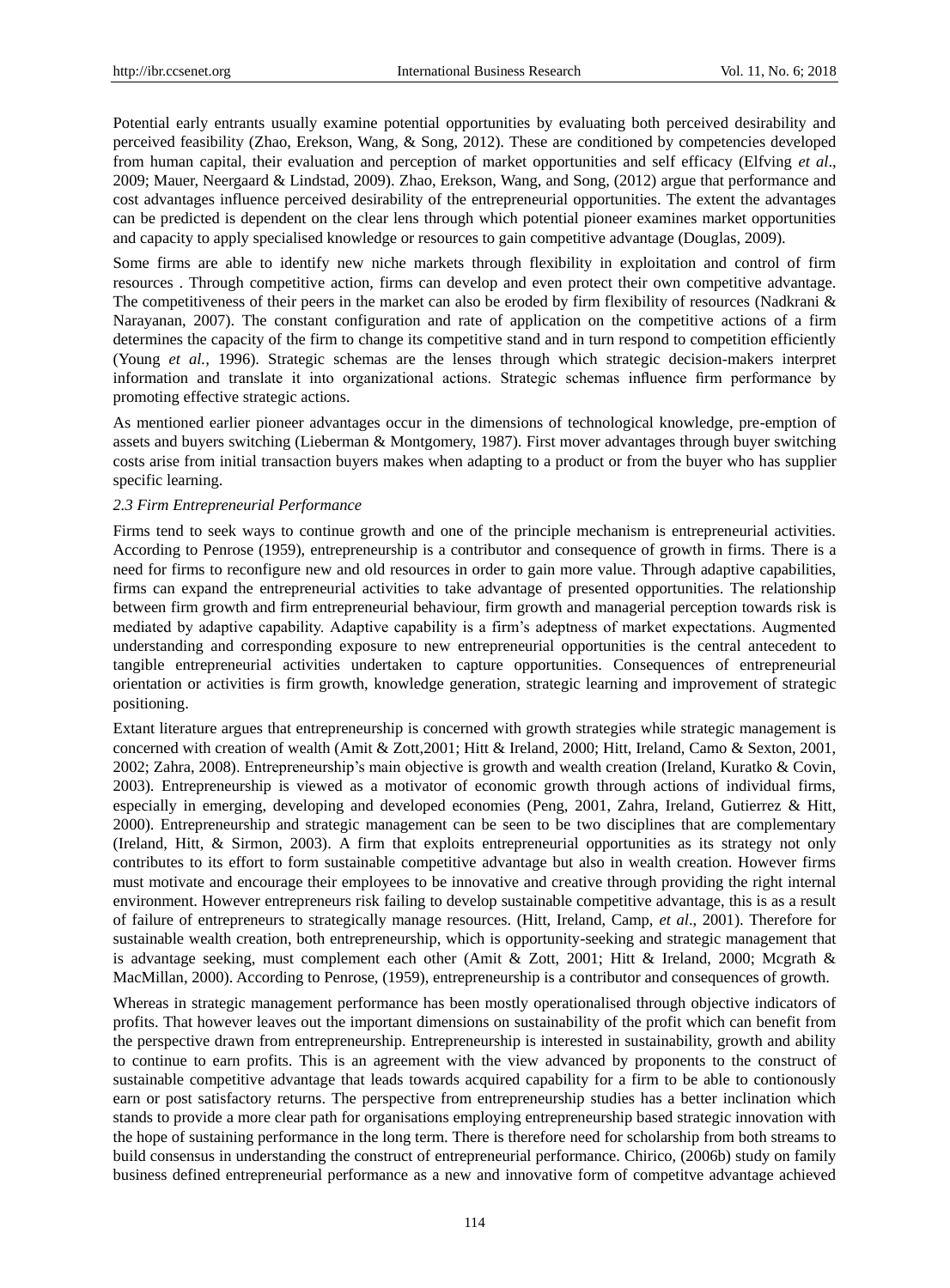through entrepreneurial innovation and strategic adaptation to the market.

#### *2.4 Issues Arising from the Conceptual Review*

The reviewed conceptual literature has pointed to a number of issues. First is the emerging implication of the possibility of a phenomenon that describes firm strategic behaviour in terms of a diversity of constructs involving TMT Cognition, Pioneer advantage and firm performance. From this emerging pehnomenon, it is notable that TMTs play a role in strategic decisions that have implications for pioneer advantages, there is also an implied link between TMT cognition, the external environment and strategic flexibility that may explain dinstinctions among first movers and late entrants. The outcome of this strategic flexibility leads to actions that are entrepreneurial in nature as firms respond to market opportunities. This offers scholars a lens by which linkages between TMT cognition and firm entrepreneurial moves may be seen.

Secondly, a review of several empirical attempts reveals the different ways the constructs have been operationalised and applied in empirical work. For example Gary and Wood, (2011) looked at the accuracy of mental models at an individual level, indicating that the variations in mental models is key in performance. Hurzschenreuter and Horstkotte, (2013) used observable characteristics of the UET to measure psychological characteristics. Zhao,Erekson,Wang and Song,(2012); Zhao and Parry,(2012) looked at perception on pioneer advantages and disadvantages and the effects of first mover of entrepreneurs. Su, Xie,Wang and Li, (2011) examined the entrepreneurial strategy making, resources and firm perfromance. Carow, Heron and Saxton, (2014) study operationalised information asymmetry when making first mover decisions.

Thirdly, there is an emerging issue on the conceptualization of constructs as well as their operationalization. Notable in this are two constructs, performance and TMT Cognition. Whereas in strategic management performance has been mostly operationalised through objective indicators of profits, that perspective however leaves out the important dimensions on sustainability of the profit which can benefit from the perspective drawn from entrepreneurship. Entrepreneurship is interested in sustainability, growth and ability to earn profits which in our view tends to close the gaps in conceptualization between proponents of sustainable competitive advantage on the one hand and those in enterpreneurship supporting the view advanced by proponents to the construct of sustainable competitive advantage that leans towards acquired capability for a firm to be able to continously earn or post satisfactory returns. The perspective from entrepreneurship studies has a better inclination which stands to provide a more clear path for organisations employing entrepreneurship based strategic innovation with the hope of sustaining performance in the long term. There is therefore need for scholarship from both streams to build consensus in understanding the construct of entrepreneurial performance. Towards this then, the authors consider the limitations of the perspective by the approach adopted by Chirico (2006b) and the state of the extant literature and offer an alternative description to the construct of enterpreneural performance. Thus the authors add their voice to the extant literature their perspective to the construct of enterpreneural peroformance and define it as *''the outcome of an enterpreneural oriented organization's strategic efforts that offer potential for sustainability of the firm through dimensions such as growth, ability to earn profits and overall viability.''*

Fourthly, the review of the literature points at a gap in understanding the role of the determinants of the timing of entry to achieve pioneer advantages in the phenomenon that derives from TMT Cognition in making strategic moves that should realize this advantage as suggested by Fines (1998) and Lieberman and Montgomery (1998). On the one hand, Lieberman and Montgomery, (1998) point that when a firm is deliberating on the decision of entry timing, the optimal timing will depend on the strengths and weaknesses of the firm's existing resource base and its capabilities and competencies, while on the other Fines (1998) basing his argument in managerial consideration of industry clock speed indicated that the clock speed influences a firm's strategic flexibility. The clock speed comprises product, process and organisational attributes. Product clock speed is the firm's consideration of new product introduction and the obsolescence rate. Process clock speed reflects on the rate of change and replacement of technological processes within an industry. While organisational attributes is the rate of change at the strategic actions and structures, strategic flexibility is the ability of organisations to expedite intentional changes, in response to the environmental change. The authors are of the view that since these two determinants have not been considered in extant research, an attempt should be made to suggest how they may be modelled to explain the phenomenon involving TMT Cognition and pioneer advantage.

Lastly, given the diversity of issues that have been raised, the authors are of the view that there is need for application of multiplicity of theories that underpin constructs describing the phenomenon that involves TMT's Cognition, pioneer advantages and firm entrepreneurial performance. Considering the theoretical underpinnings offers an opportunity to anchor both the constructs and the phenomenon on sound theoretical ground as the phenomenon needs clear understanding for empirical application.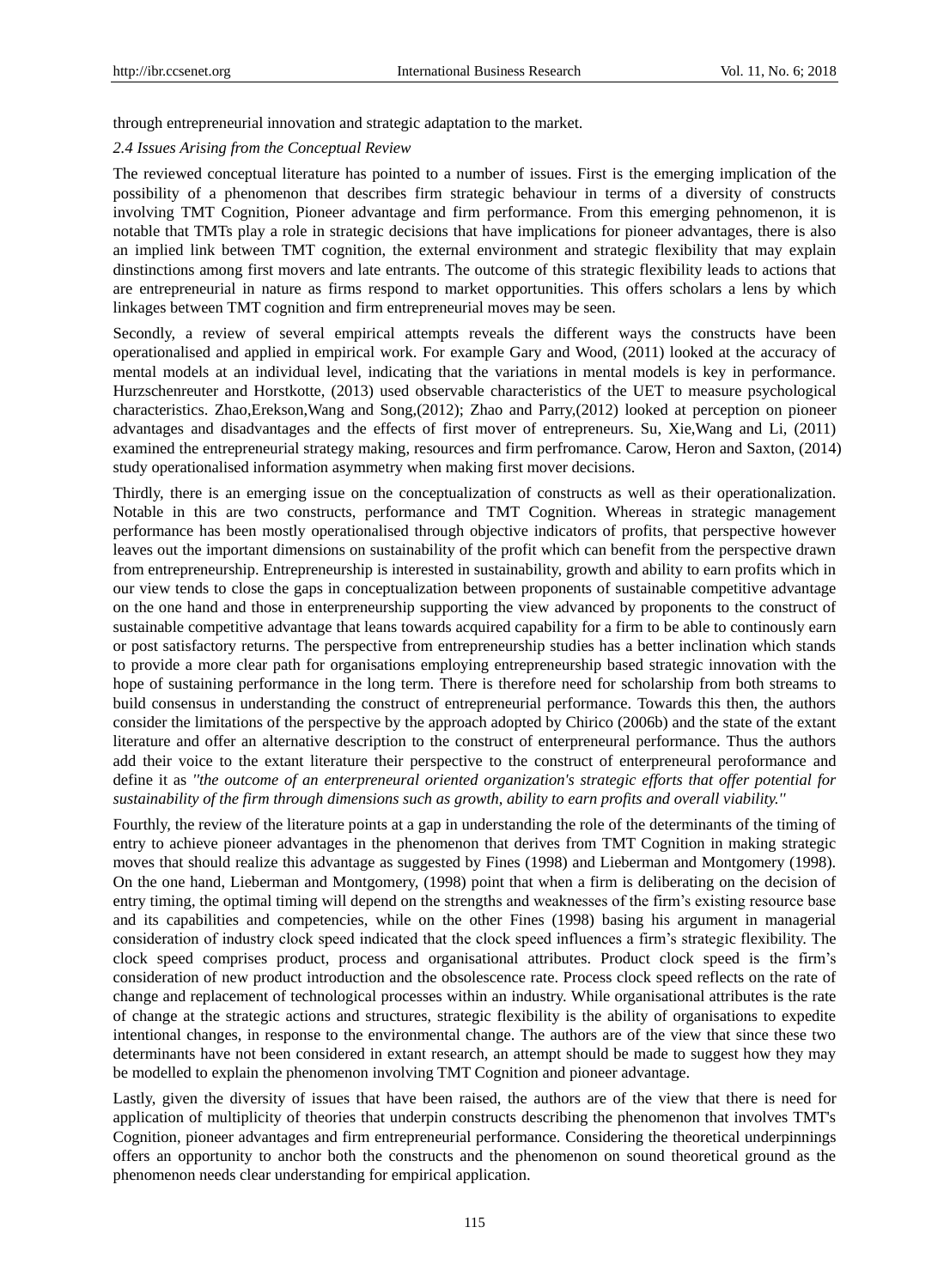# *2.5 Review of Relevant Theories*

The previous discussion on concepts has comprehensively discussed the nature of the constructs emanating from TMT cognition, first mover advantages and emerging entrepreneurial firm performance. This debate raises issues that call for an assessment of the appropriate theories that can explain this phenomenon. To further advance the TMT cognition construct, this paper has taken a multi disciplinary approach by adopting theory from behavioural science that could prove valuable in extending the needed explanation of the behaviour of the phenomenon. The paper considers postulates and contributions of the: Upper Echelon theory, Theory of Administrative Behaviour, Managerial Cognitive Theory, Resource based view of the firm, The Game Theory and Theory of Entrepreneurial Orientation

# 2.5.1 The Upper Echelon Theory

The Upper Echelon Theory (UET) argues that the demographic characteristics and background of top management team members have an influence on the strategic decisions of the organisations, which have a direct impact on the performance and value creation in the organisation (Hambrick & Mason1984). In their paper, they proposed a model that explains how the managers characteristics could influence the strategic choice in organisations. More emphasis was on the observable characteristics, as indicators of the value managers bring to the firm. These characteristics includes age, functional background, tenure in the organisation, education, socio economic roots and financial position. The study on background characteristics was further emphasised and reaffirmed by other researches in other fields like marketing who study on demographic as an indicators of consumer preference. At this point upper level manager's cognitive bases, values and perceptions were not convenient to measure. Another proposal that was developed from the study is that scrutiny of the upper management team was more effective than on individual managers.

Hambrick, (2007) introduced two refinements as important moderators, these are managerial discretion and excutive job demands. Discretion exists in the absence of constraint and when there are multiple feasible alternatives. Hence, when there is presence of discretion, managerial characterritics are reflected in strategy and performance. Development of executive job demands is derived from task challenges, strategic conditions that are difficult for managers and challenges from performance that include owners or board members who can be demanding as well as aspirations from the excutive who are pushed to perform. Faced with challenges such as intense jobs, executives will normally apply what has worked in past for them, the strategic choice will be a reflection of their background and dispositions (Hambrick, Finkelstein, & Mooney, 2005).

Further two additional refinements were added to the theory. Intra-TMT power distribution which argues that some TMT's have more say than others, hence their biases is highly dependable when predicting managerial actions (Hambrick, 2007). Hambick on the other hand introduced TMT behaviarol integration. The degree to which a TMT engages in mutual and collective interaction is known as behavioral integration, which has a direct positive effect on organisational performance. Thus TMTs need to engage collectively in information processing or decision making. (Hambrick, 2007). The theory is linked to TMT cognition in that it reveals demographic characteristics of TMT members influence on strategic decision making..

#### 2.5.2 Managerial Cognitive Theory

Managerial cognitive theory is rooted in Piaget theory of cognitive development, is a comprehensive theory that addresses the nature and development of human intelligence and later the development of the cognitive theory which explains the mental processes, influenced by both intrinsic and extrinsic factors. This theory explains how different processes that involve learning can be explained by analysing the mental processes. Cognition is the mental action or process of acquiring knowledge and understanding through experience and senses. According to Stimpert,( 1999) review, managerial cognition theory is concerned with the development of a deep understanding of the way in which managers think. Managerial cognition emphasises on the upper echelon theory objective of positioning the manager at the center stage (Eden & Spender, 1998). The issues on the importance of the managers and the organisation in making sense of situations and events. Sense making involves the intepretation, frames, schemas and assumptions of situations or events (Meindl, Stubbart, & Porac, 1994).

# 2.5.3 Theory of Administrative Behaviour of the Firm

The theory of Administrative Behaviour of the firm (AB) was introduced by Simon, (1997) who presented the manager as an administrative man who uses decision premises . The decision premises explain: how the organisation can be understood by their decision process ; decision premises influences behaviour, behaviour can also modify decision premises; individual decision premises can be influenced by structures or objectives of the organisation, and as a result, the decisions undertaken are in line with the objectives of the organisation.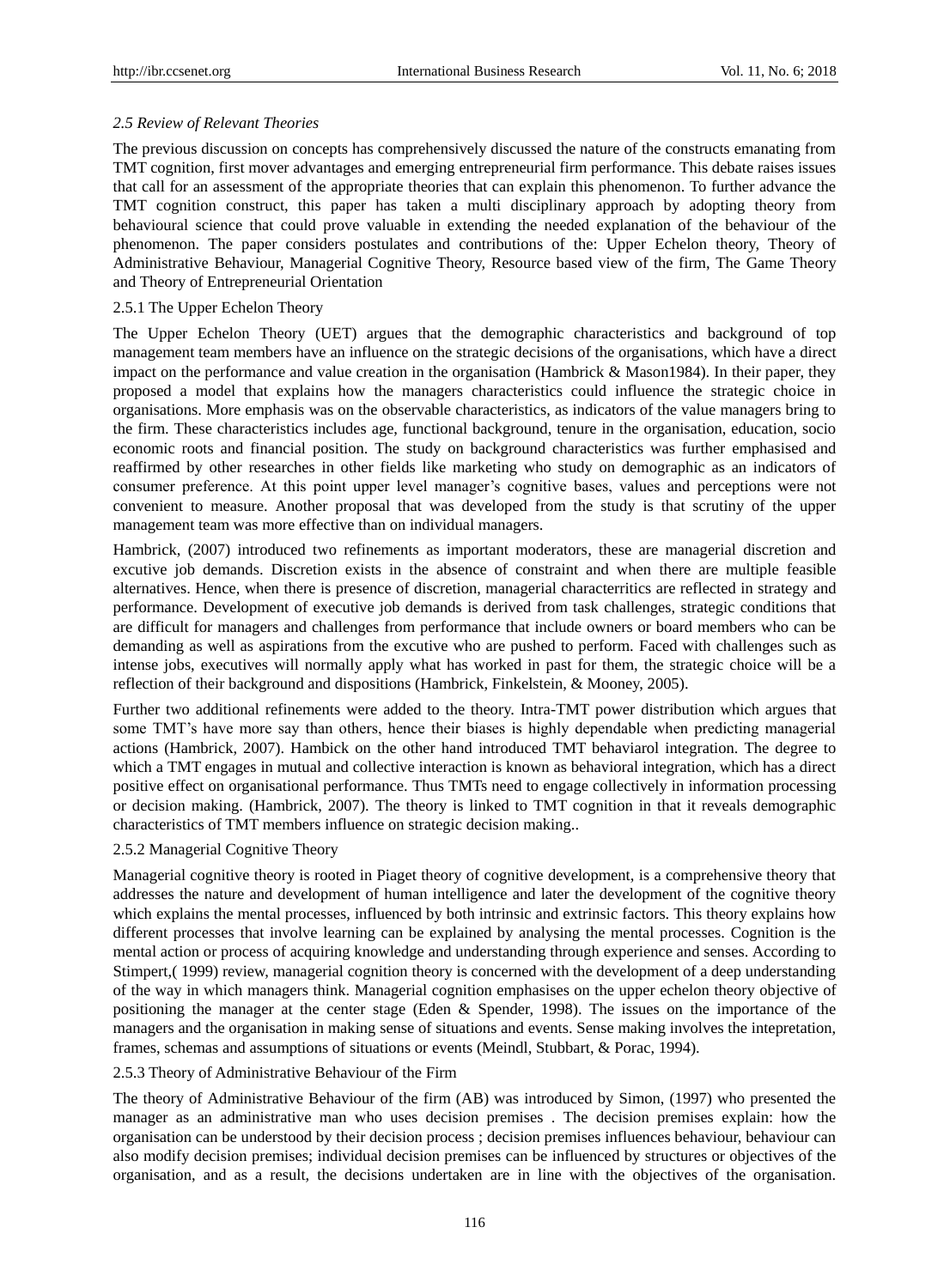Jemison,(1986) classified the contribution into three categories: study of the organisation in the context of the environment ; study of managerial action in the context of an organisation ; and lastly the development of techniques to improve strategies alignment with organisation capabilities and its environment. The aforementioned postulates reveal the link of this theory to TMT cognition.

Organisations are seen as open systems that must have support and feedback from their environment. Hence they are systems that interact with greater systems (enviroments) and engage in life sustaining processes of exchange. The responsibility of deciding which product to produce or the service to deliver, internal rationalisation or throughtput procedure to implement, allocation of resources in order to achieve throughput that can compensate on the value recieved from external constituences is within the strategies. When considering the managerial actions in context of the environment, the AB theory seeks to undesrtand what the manager actually does through activities such as entrepreneurial decision making, allocating resources, operating decisions (Chandler, 1962). This theory is linked to TMT cognition, where managerial decisions are in agreement with the organisations structures, objectives and environment.

#### 2.5.4 Resource Based View Theory of the Firm

The resource based view is a theory that explains a way the firm can be viewed and the strategic choices available. The RBV theory emphasizes the use of firm resources and internal capabilities in strategy formulation to enable a firm acquire sustainable competitive advantage in the market and industry. The proponent of RBV theory, Penrose (1959), emphasized the need to view the firm as a bundle of resources. Thus, growth of firms is both facilitated and limited by managerial teams search for the optimum use of available resources. The theory is also linked to Prahalad and Hamel (1990), Rumelt, Schendel, & Teece, (1991), who examined the differences in firm profitability within and across the specific industry. Resources comprise of capabilities, process attributes, assets, knowledge that is owned by a firm, which can be used for the formulation and implementation of competitive strategies. Prahalad and Hamel essentially conceptualized the firm as a bundle of resources, the difference between firms is seen through the difference in combination of the resources in order to deliver products or services. If an organisation is viewed as made of capabilities and resources, which can be configured and re-configured to provide a competitive advantage, then the internal capabilities determine the strategic choices it makes in competing in its external environment.

Prior research on RBV basically investigated the association among available resources and performance, but this has now evolved and resources are said to possess certain characteristics, that is, resources are valuable, rare, inimitable and non-substitutable. These characteristics allow organisations to plan better in implementing strategic actions. When the activities taken by the firm emphasize on economic use of the resources, competitive advantage is created which can then translate to enhanced performance (Ketchen-JR, Hultz, & Slater, 2007). The RBV theory hence provides a theoretical backing to FMA which lacks in the concept. The theory is also linked to TMT cognition in that TMT cognition is an intangible resource and capability that has an impact of the re-configuration of other resources.

#### 2.5.5 Game Theory

The proponents of Game theory, Zermelo and Neumann introduced this concept as a branch in mathematics that is concerned with the analysis of strategies to deal with competitive situations where the outcome of the participants depends on the other participants (Bonanno, 2015). The theory is divided into two branches, cooperative game theory and non-cooperative. In the cooperative game theory players are assumed they can communicate, form coalitions and sign binding agreements. While the non-cooperative theory, players are in a situation where they are unable to communicate, with no possibility of signing a binding contract. Game theory has also been defined as part of a greater body of theory that provides a formal language to describe cognisant, goal-oriented, decision making process that involves one or more players (Shubik,1972). It can also be as an analysis of logical activities in situations that involve interdependence of results (Camerer, 1991). Game theory models two or more players, in this case firms, who have a variety of activities on alternatives of choices or strategies, while they have specific information that guides. Every firm has preferred varied results, with the outcomes of interaction that depends on decisions of all the players (Ogot). The choice of which strategies to implement determines the consequences which yield pay-offs (Camerer, 1991). The reasoning in game theory is a decision rule or algorithm that selects an equilibrium strategy, firms discover an equilibria by introspection. Introspection is a mental or computational process simulating outcomes of various choices, eliminating choices that do not yield expected outcomes or reconfiguring the choices. According to research by Chau, (1996) , game theory goes beyond the classic theory of probability, strategic aspects are emphasized or controlled by the participants, hence the adoption in the study of competiton, where there are several factors for instance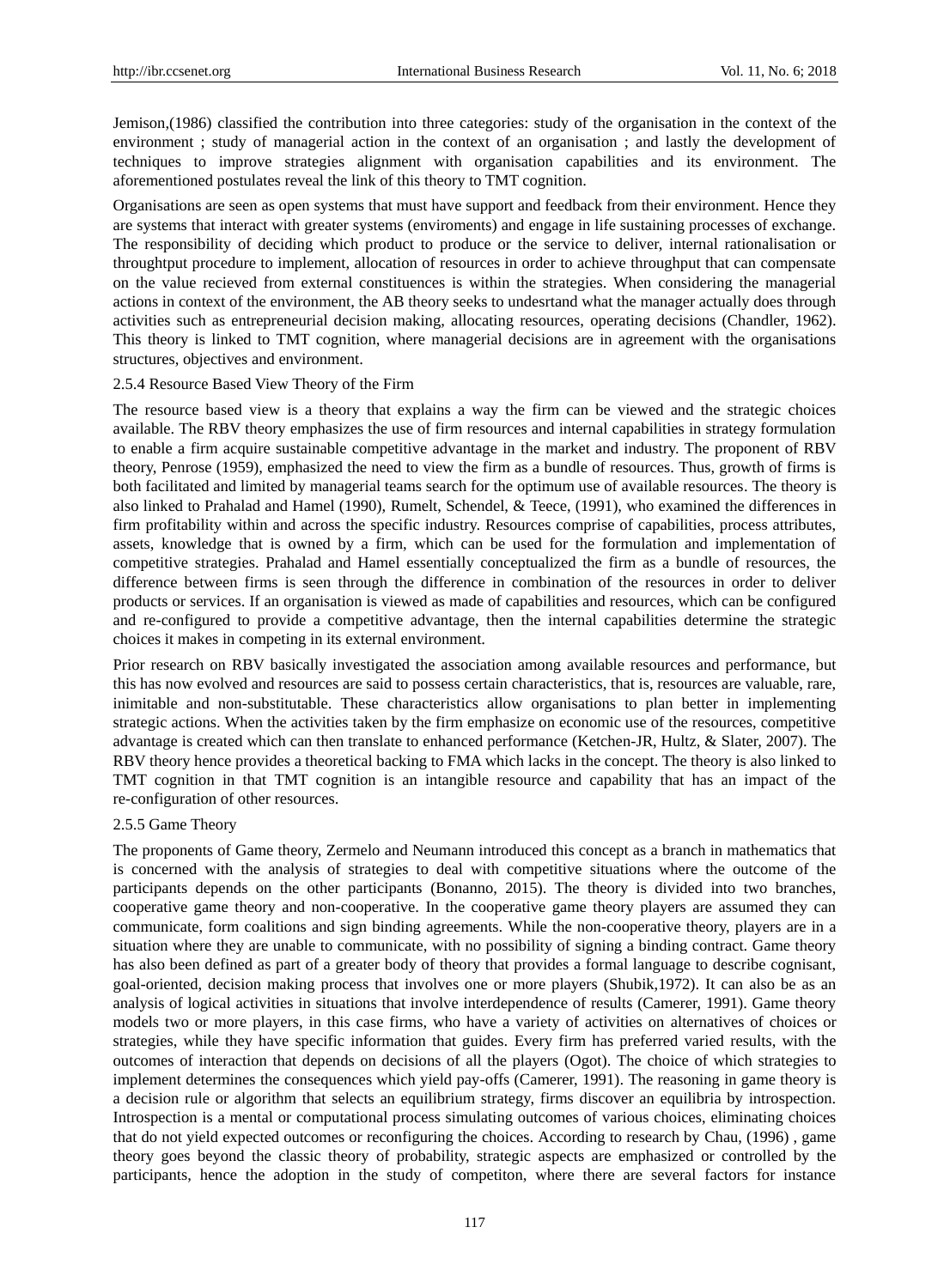conflicting intrests, incomplete information, chance and interplay of rational decisions. The goal is to utilize the game rules to forecast the equilibrium outcome of the game in terms of maximisation of profits and improvement of market price influctuations, which may threaten the sustainability of the firm, producers who are faced with the risk of market prices (Sahin, Yildirim, & Miran, 2009). This theory is connected to the concept of first mover advantage when firms are addressing the critical questions on how payoffs can be achieved from the strategic decision made to attain competitive advantage.

# 2.5.6 Theory of Entrepreneurial Orientation

In a rapidly changing environment, for a firm to continuously remain competitive, considering the resources and capabilities that have been developed over time, TMT's need to have an entrepreneurial mindset that will recognise opportunities that present themselves. Integration of entrepreneurship in strategic process will eventually change the firm's culture- this encourages an innovative and creative environment and allocation of resources for entrepreneurial activities. As organisations grow, they gain new resources and the business environment changes, hence need to mix existing and new resources in value creating ways. Firms can exploit new opportunities through the expansion of entrepreneurial activities through adaptive capabilities. EO leads to firm's growth, knowledge generation, strategic learning and an improvement of strategic positioning (Eshima & Anderson, 2016). The concept of entrepreneurial orientation looks at strategic process and the styles of firms that engage in entrepreneurial activities (Covin & Slevin,1998; Lumpkin & Dess,1996; Wiklund & Shepherd, 2003). Covin and Slevin, (1988) defined a firm's entrepreneurial orientation in terms of the extent managers and strategist are inclined to take business-related risks, favour change and innovation and compete aggressively with other firms.

The five components of EO are innovativeness, risk-taking, pro-activeness, autonomy and competitive aggressiveness. Risk-taking describes the act of managers allocating finances to activities or project that have uncertain results. Pro-activeness is whereby a firm is able to engage in entrepreneurial activities to predict opportunities in future, both from a perspective of technologies or products and consumer and market demand. Innovativeness is the consideration on the product variations and services to be introduced in the market, while emphasizing the importance of leadership in technology as well as product line. Competitive aggressiveness is the way an organisation engages with competition, differentiate among firms that do not embrace competition directly with those that have a direct approach. Autonomy is the autonomous way of introducing ideas or visions , implementing it to completion (Lumpkin & Dess,1996) while not hampered by company's inflexibilities. (Schillo, 2011). This theory reveals that an integration of EO in the strategy of a firm will improve its performance.

#### 2.5.7 Issues Rising From the Theoretical Review

The review of theories has brought out the theoretical anchorage of the constructs of TMT's, FMA and firm entrepreneurial performance. For example the Upper Echelon Theory, managerial cognitve theory and theory of administrative behaviour of the firm explain the role of TMT's in complex situations where they rely on their background, past interactions and the desire for performance. The organisation structures, objectives, understanding of the environment, use of decision premises to influence their cognitive ability when making decision making. The FMA construct has been identified in the RBV theory and game theory. The reasons behind the choice to be a pioneer can be explained by the game theory. The firm entrepreneurial performance construct has been identified in the entrepreneurial orientation theory.

From the review, the theories are complimentary to each other. For example TMT cognition can be explained through the upper echelon theory that introduced the psychological characteristics which are influenced by the observable characteritics. The psychological characteristics are rooted in the managerial cognitive theory. The role of TMT's can be examined using the theory of adminstrative behaviour of the firm . TMT cognition as a firm resource and hence the resource based view theory of the firm. The pioneering strategic choice of the firm can be explained by the game theory, while firm entrepreneurship which is also a resource within the firmis explained by the entrepreneurial orientation theory.

Several empirical studies have used the theories to examine the constructs of this study, and in some cases other constructs beyond this study. Hurzschenreuter and Horstkotte, (2013), used the **Upper Echelon Theory** to measure managerial and growth related characteristics to analyse firm performance. Nadkrani and Narayanan, (2007) examined the Upper Echelon Theory to investigate the linkage among industry clockspeed, strategic schemas and strategic action of performance. Lieberman and Montgomery, (1998) journal reviews linked empirical findings on first mover and RBV. Zhao and Parry, (2012) study on the impact of perceived pioneer advantages, in consensus with prior work by Lieberman and Montgomery pioneer advantages.Various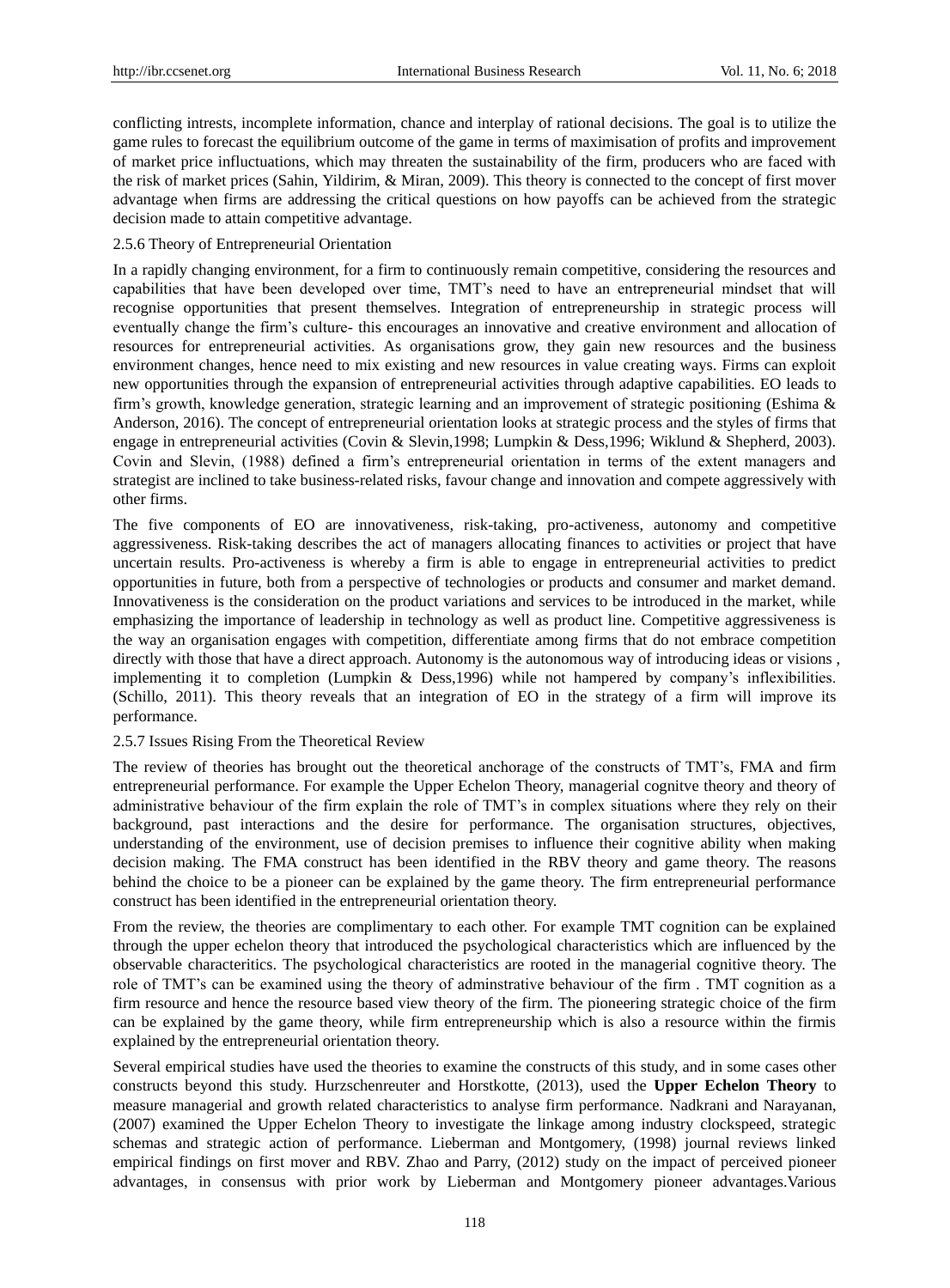researchers such as Doorn, Jansen, Bosch, and Volberda, (2013); Zhao and Parry, (2012) ; Zahra,( 2008) all examined the EO theory to underpin their studies. Kantur, (2016) study that focused on developing a clearer understanding of the relationship between firm level entrepreneurship and firm performance in an emerging economy, argued that EO leads to increased performance through strategic entrepreneurship.

Lastly, in our review,we also find that from the RBV, there are close links between the two disciplines of strategic management and entrepreneurship in terms of their focus on prosperity of organisations. The outcome of strategic entrepreneurial moves that take the form of performance have not also been adequately addressed in the theory and empirical attempts in strategic management. Finally the construct of TMT cognition can be viewed as one of the key capabilities of the firm that is vital in influencing key decisions of the firm. This is an important observation that scholarship in strategic management needs to pickup and build on to strengthen links between theories focusing on TMT and those that focus on firm resources.

# **3. The Call for a Theoretical Model**

The review of the conceptual, empirical and theoretical literatures has brought out a number of issues that make a case for a proposal of a new theoretical model involving the constructs of TMT Cognition, first mover advantage and enterpreneurial performance. First, is the emergence of a phenomenon linking TMT cognition, first mover and firm entrepreneurial performance calling for efforts to model linkages among the constructs. Secondly, the emerging phenomenon involves more contigent factors touching on entrepreneurial orientation and industry clockspeed as a determinant of timing of entry into the market whose role in the phenomenon needs to be ascertained. Thirdly, the review raises the need for a multidiscplinary based approach for modelling the relationships among the constructs as well as their operationalized indicators in describing the emerging phenomenon and the strategic behavior in organizations. Lastly, there is need for a scientifically relevant approach to the advancement of knowledge in management using these constructs so as to inform the direction furture research needs to take. The scientific methodology towards advancement of knowledge based on both ontological and epistemological inclinations supports the view that advancement of new knowledge calls for theoretical models (theories) that affirm empirical work. There are debates as to whether theory should come before research or vice versa (Nachmias & Nachmias, 2004). Proponents of the school of thought supporting theory before research base their argument on the fact that a theoretical framework supports a research study theory by Constructing an explicit theory or model, Selecting a proposition derived from the theory and modelling for empirical investigation and Designing a research project to test propositions. This allows the researcher to examine assumptions, address queries of why and how, permit the researcher to intellectually progress from simply describing phenomenon that has been observed to generalising various aspects of the phenomeono and assist in identifying limits to those generalization (Wandiga, Kilika, & James, 2017 ; Nachmias & Nachmias, 2004). Thus in consideration of the above observations, the authors are of the view that there is a compelling case for the development of a new model to relate TMT cognition with firm entrepreneurial performance as conditioned by several contextual factors.

#### *3.1 The Proposed Theoretical Framework*

From the reviewed literature several constructs emerged from both the theoretical and conceptual literature. These constructs include TMT cognition, firm entrepreneurial performance, pioneer advantage, entrepreneurial orientation and industry clock speed. The role of a theory is developed to clarify, envisage and comprehend phenomenon and in several situations test and expound existing knowledge within the limits of critical bounding assumptions. Therefore in order to progress knowledge in a conventional manner, the authors propose the following theory designating different roles in a phenomenon that involves the above five constructs. The model presents a phenomenon whose antecedent factor is the TMT cognition. TMT cognition has two dimensions : mental processes and task related fault lines. The intermediate state emerging from the TMT cognition is the first mover advantage. According to literature the advantage results from technological knowledge, pre-emption of scarce resources and buyer switching costs. The ultimate state is that of firm entrepreneurial performance. This construct has been operationalized through indicators of customer satisfaction, sustainable competitive advantage, sustainable profits and growth. The contingent factors include entrepreneurial orientation and the industry clock speed.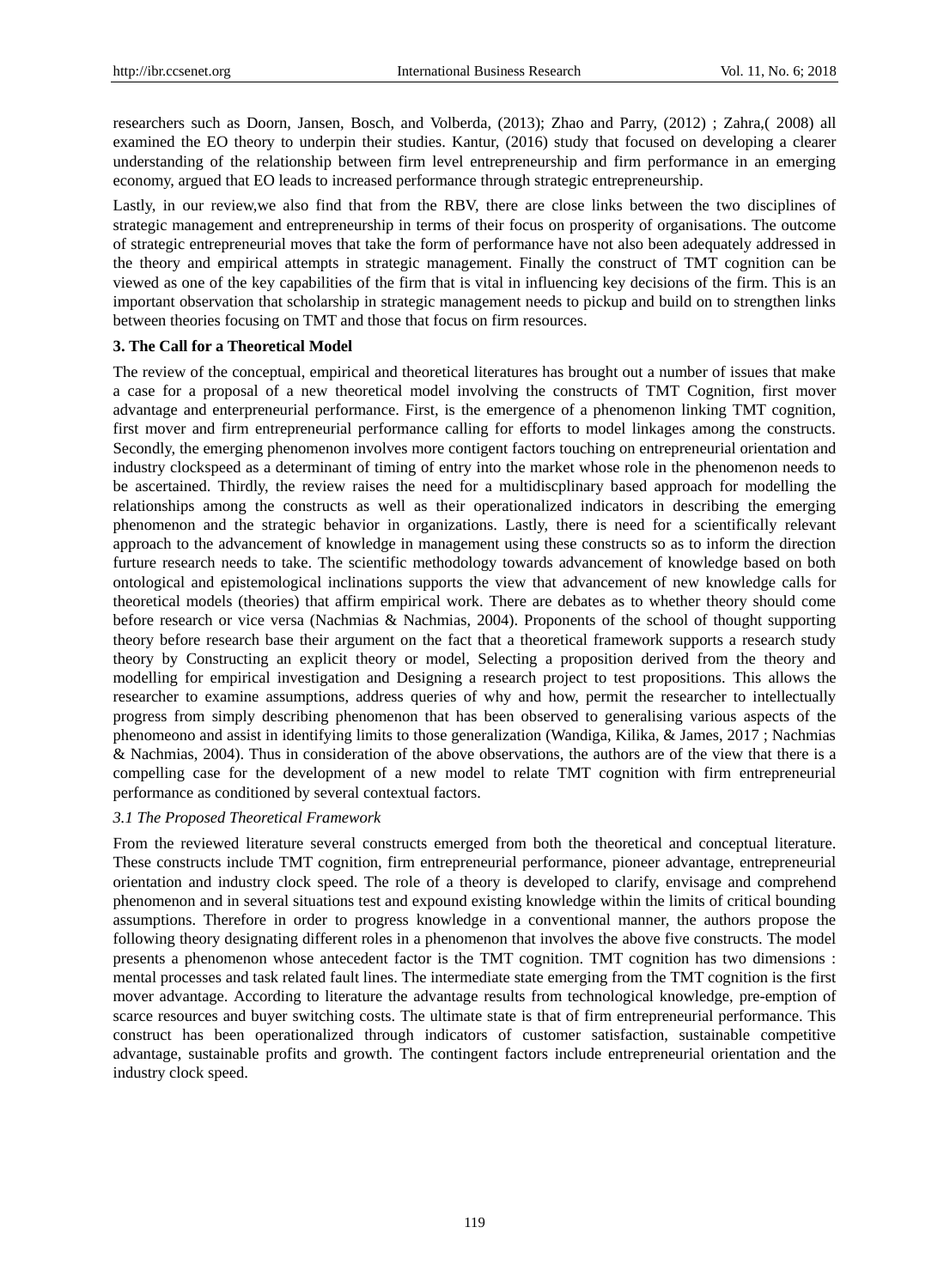

Figure 1. Theoretical Model showing the relationship between TMT Cognition and Entrepreneurial Performance *3.2 Propositions* 

# 3.2.1 TMT Cognition and Firm Entrepreneurial Performance

Strategy formulation and implementation is normally undertaken at three levels in a firm, the corporate level, business level and functional level. Corporate level strategy is the level at which TMT's are the primary decision makers. TMTs provide the overall managerial game plan for a company to achieve its objectives and stakeholders expectations. TMTs are faced with complex situations calling for the adaptability or strategic renewal that emphasizes the role of managerial cognition (Kaplan, 2011) in strategic choice. According to Neilsen, (2009), the nature and effectiveness of firm's response to changing environmental conditions vary due to the characteristics and compositions of TMTs. TMT's cognitive ability to identify opportunities within the environment that optimize achievement of organizational goals will be crucial. It is expected that well constituted TMT's will take time to understand their external contexts, make sense of the key requirements of the external context and generate appropriate decision premises that appropriately respond to the demands of the external environment. The responsiveness to the environment through the quality of decisions made by the TMT members will bring about outcomes that correspond to the requirements of the market. Cognitions are key to the relevance of the responses TMTs generate for response to their environments as they reflect how well TMTs perceive, interpret and attach meaning to vital environmental cues that require strategic response. The cues require the systems in the organization to be aligned in a manner that they are innovative enough to generate the required responses. The responses that are considered sufficiently innovative will bring about results that will enhance the entrepreneurial performance of an organization such that the firm generates profits on a continual basis, the firm competes effectively and the market is satisfied. Thus, the paper proposes that:

*Proposition One: TMT Cognition in strategically oriented firms has influence on the firm's Entrepreneurial Performance.*

#### *3.3 The Role of First Mover Advantage*

TMT strategic responses that are innovative in nature targeting to enhance entrepreneurial performance of firms will emphasize sensitivity to timing of the launch of the strategic Responses. The speed at which a firm responds to its changing external environment is key to attaining the desired firm entrepreneurial performance. As firms deliberate on the decision of entry timing, the optimal timing will depend on the strengths and weaknesses of the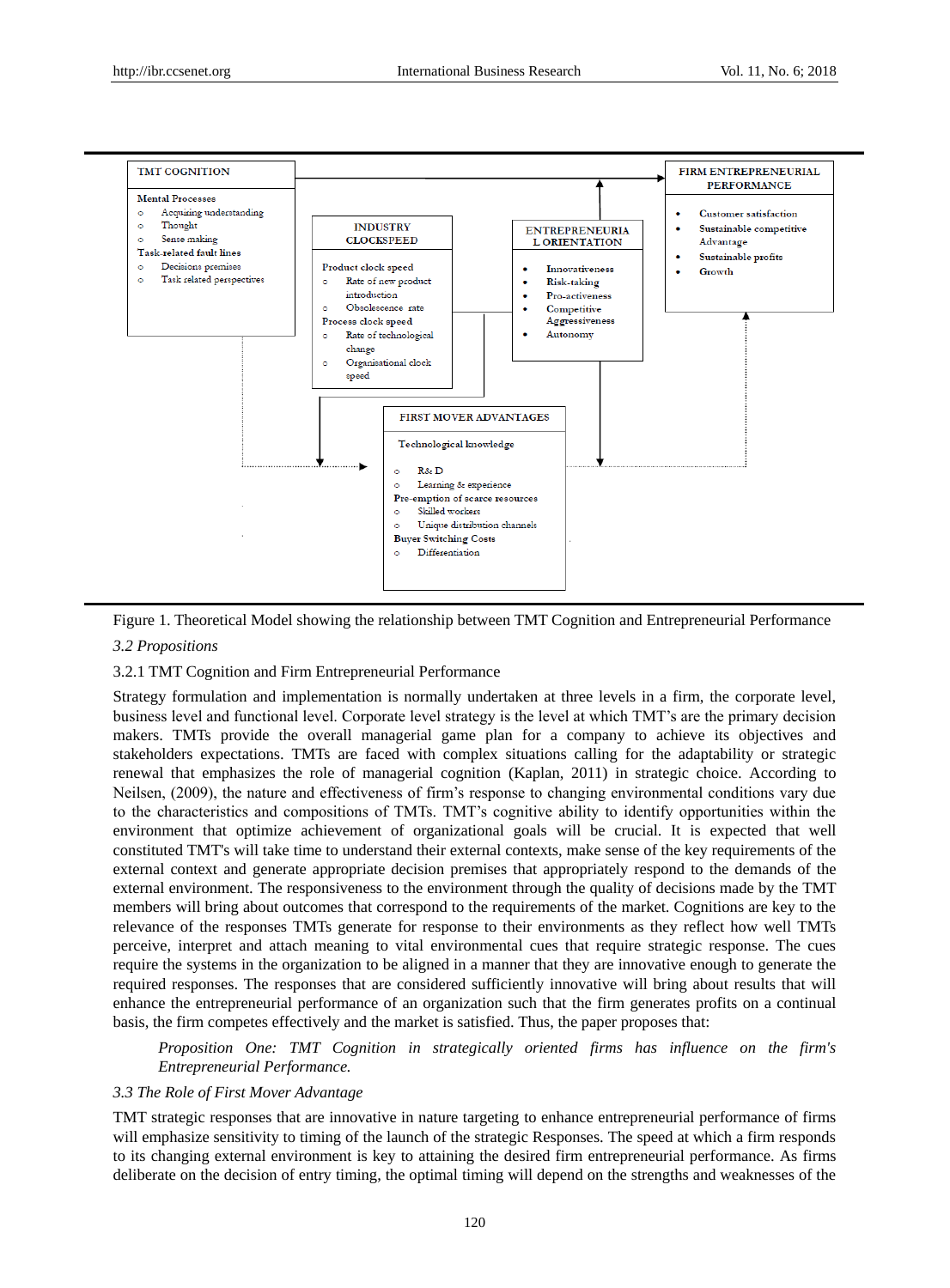firm, existing resource base and its capabilities and competencies (Lieberman & Montgomery, 1998). Thus, it is argued in this paper that TMTs in firms that intend to build and sustain desirable levels of entrepreneurial performance will need to build the needed capability and competence for purposes of sustaining this performance so that the firm can be a pioneer in making strategic moves in the market and not only earn this perceived position of a pioneer but also enjoy the pioneer advantages that derive from pre-emption, buyers switching costs and technical knowledge. The concept of first mover advantage assumes a firm can recognize and respond promptly first upon some identified opportunity in the business environment. In view of this logic, the paper proposes that:

*Proposition Two: TMT Cognition in strategically oriented firms will lead the firms to make strategic moves that earn the firms First Mover Advantages as a necessary condition for sustaining their desired Entrepreneurial Performance level.*

*Proposition Three: The earned state of First Mover Advantage will determine the strength of the relationship between the strategically oriented firm's TMT Cognition and the desired level of Entrepreneurial Performance.*

#### *3.4 Role of Enterpreneurial Orientation and Industry Clock speed*

It has already been suggested that TMT Cognitions need to generate strategic responses that from the viewpoint of the market are sufficiently innovative. Thus, the paper argues that in terms of strategic thinking, two factors from within and without the firm will be critical in determining the level of performance attained, namely the firm's enterpreneural orientation and the industry clock speed. Innovation as a defining attribute of the firm needs to be supported by a culture that demonstrates attributes of enterpreneural orientaion in terms of innovativeness, Risk-taking behaviour, Pro-activeness, and Competitive Aggressiveness. If these attributes are prevalent as components of the culture of the firm, both employees and systems will work towards initiatives that generate appropriate innovations that adequately respond to the conditions faced in the market so as to realize outcomes that promote the firms entrepreneurial standing on a continual basis. Secondly, since the strategic responses that register such entrepreneurial performance outcomes are considered as strategic choices, such choices are subject to the dictates of the conditions of the industry in which the firm operates. Thus the industry clock speed in terms of Product, process clock speed and the Rate of new product introduction will influence the firm's strategic flexibility that will determine how fast the firm can initiate strategic moves. Considering the findings of previous empirical work by Meyer *et.al* (2009), Kilika (2012), and Kilika *et.al* (2013) that identified complimentarity between RBV and environmentally based approaches to organizational studies of Resource dependence and institutional theories, it is observed that the industry clock speed will play a contingent role in the phenomenon linking the TMT Cognition and the earned capability of first mover advantage. Entrepreneurial Orientation as an aspect of the internal culture prevailing in the organization will be critical as a contingent factor not only in the path from TMT Cognition to firm entrepreneurial performance but also the indirect path from TMT Cognition to First Mover Advantage and that of first mover advantage to firm entrepreneurial performance. Thus, informed by this logic, the paper proposes that:

*Proposition Four: The relationship between the strategically oriented firm's TMT Cognition and the earned capability of First Mover Advantage will be conditioned by the combined effect of the state of Industry Clock speed for the firm and the firm's Entrepreneurial Orientation.*

*Proposition Five: The strategically oriented firm's entrepreneurial orientation will condition both the relationship between the firm's TMT Cognition and its desired Entrepreneurial Performance as well as that between the earned level of First Mover Advantage and the desired firm Entrepreneurial Performance.*

#### **4. Conclusion and Direction For Further Research**

The purpose of this paper was to review the extant literature on the construct of TMT cognition, First Mover Advantage and enterpreneural performance. The study reviewed both conceptual and empirical literature that provided different perspectives to the understanding of the constructs as well as their operational indicators. The relevant theories upon which the constructs are anchored reviewed included the Upper Echelon theory, Managerial cognitive theory and Administrative behaviour of firms which introduced the construct of TMT cognition. First mover advantage concept has been anchored on the Theory of Resource Based View of the firm and Game Theory. The emerging gaps identified from the types of literature reviewed were used to propose a theoretical framework showing the different conceptual roles the constructs play in the phenomenon that involves TMT Cognition, FMA, Enterpreneural perfromance, enterpreneural orientation and industry clock speed. The paper presented several propositions that highlight the direct and conditional links among the variables.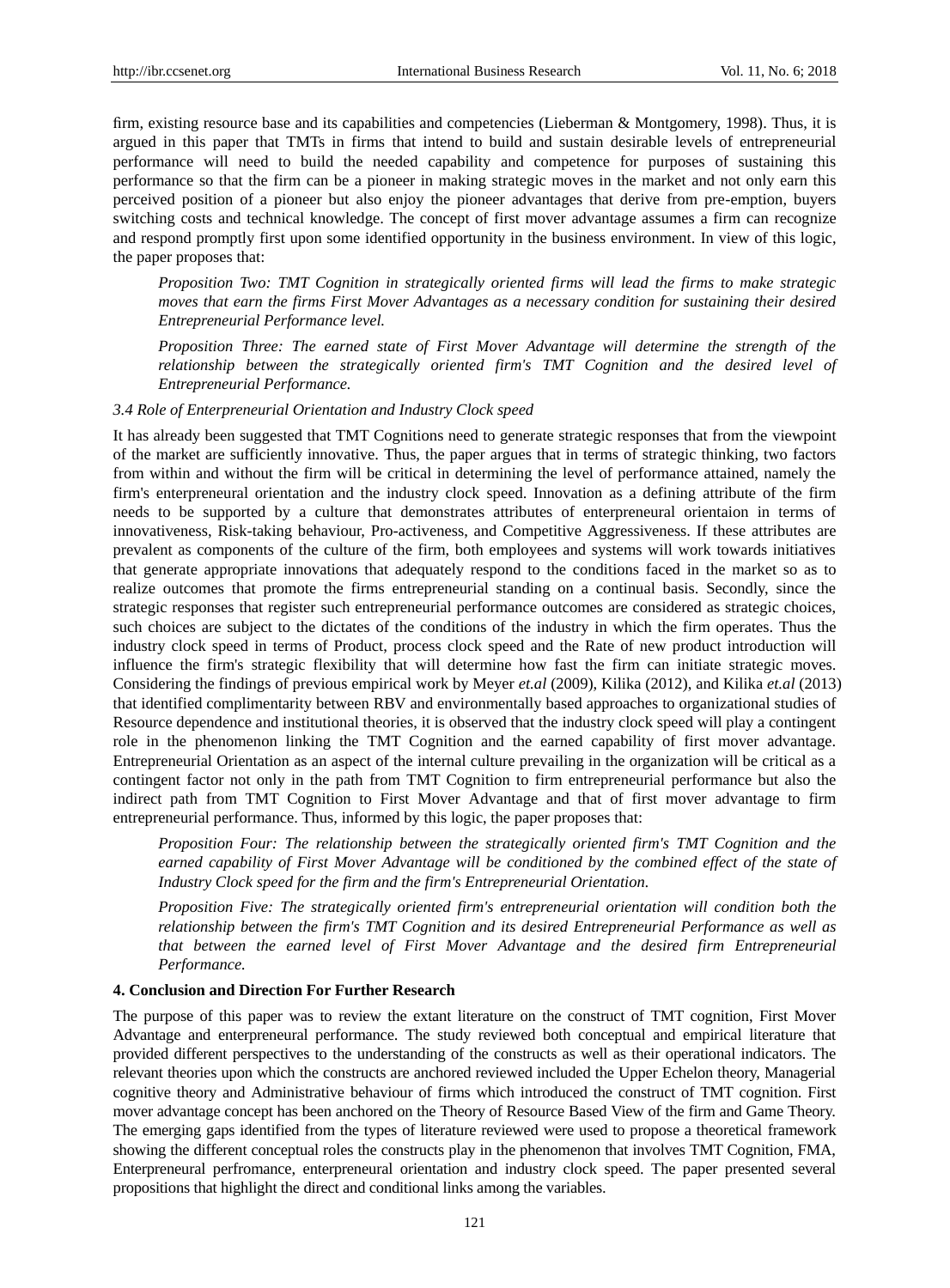The discussions advanced in this paper leading to the proposed theoretical framework and the propositions make several contributions to the continuing discourse in strategic management. First, the paper had identified the need for an enhanced understanding of the constructs of TMT Cognition, First mover advantage and firm entrepreneurial performance. The study relied on multiple perspectives drawn from extant conceptual literature underpinned in an integrated multidisciplinary theoretical base drawn from managerial cognitive theory which is rooted in psychology, Theory of Administrative Behaviour drawn from the behavioural science, Game theory drawn from Mathematics and Theory of Entrepreneurial Orientation which is borrowed from Entrepreneurship. From these, the constructs were described, their conceptual nature, characteristics and operational indicators identified. In addition, using previous research work, the authors expanded the scope of the current understanding of the construct of entrepreneurial performance and provided an alternative definition to that offered earlier by Chirico (2006).

Secondly, the research aimed at addressing the various linkages between the TMT cognition, external environment and strategic flexibility for the purpose of demonstrating the possibility of an emerging phenomenon involving the constructs. Besides the attempt made towards operationalization of the constructs, the study further identified the emerging strategic management phenomenon as well as designation of the roles that each would serve in the phenomenon. While TMT Cognition serves as the antecedent factor, strategic flexibility and the environment serve as contingent factors through entrepreneurial orientation and industry clock speed respectively. Finally, the study proposed a new theoretical model with a clear set of constructs and operational indicators that can guide future research. The theoretical framework proposed can be practically tested in different sectors of the economy where innovation and creativity provide a platform for competitiveness.

While this paper contributes to literature on strategic management, more specifically TMT cognition and firm perfomance, it also proposes further research on other attributes of TMT cognition that have either not been researched such as task related fautlines and their contribution to TMT cognition and decision making. The paper has also taken a multidiscplinary approach, proposing further research on entrepreneurial orientation and industry clockspeed and how these concepts can be integrated with the discpline of entreprenuership to come up with a theoretical conclusion. Since the propositions made face a limitiation in that they have not yet been empirically tested, the authors propose that future research be undertaken in relevant contextual settings to assess how the constructs proposed and the emergent phenomenon empirically behaves. Such attempts will require researchers to develop approapriate data collection tools using the operationalized indicators and apply relevant statistical techniques to test the relationships. Some industries where such initiatives may be applied include firms in information and communication technology, agribusiness, manufacturing .

#### **References**

- Amit, R., & Zott, C. (2001). Value creation in E-business. *Strategic Management Journal*, *22*(6-7), 493-520. https://doi.org/10.1002/smj.187
- Biggadike, E. R. (1981). The Contributions of Marketing To Strategic Management. *Academy of Management Review*, *6*(4), 621-632. https://doi.org/10.5465/amr.1981.4285710
- Bogner, W. C., & Barr, P. S. (2000). Making Sense in Hypercompetitive Environments: A Cognitive Explanation for the Persistence of High Velocity Competition. *Organization Science*, *11*(2), 212-226. <https://doi.org/10.1287/orsc.11.2.212.12511>
- Bonanno, G. (2015). *Game Theory :An open access textbook with 165 solved exercises*. University of California, Davis.
- Bonn, I. (2001). Developing strategic thinking as a core competency. *Management Decision*, *39*(1), 63-71. https://doi.org/10.1108/eum0000000005408
- Buyl, T., Boone, C., & Matthyssens, P. (2011). Upper echelons research and managerial cognition. *Strategic Organization, 9*(3), 240-246.<https://doi.org/10.1177/1476127011417345>
- Camerer, C. F. (1991). Does strategy research need game theory? *Strategic Management Journal, 12(*S2), 137-152. https://doi.org/10.1002/smj.4250121010
- Carow, K., Heron, R., & Saxton, T. (2004). Do early birds get the returns? An empirical investigation of early-mover advantages in acquisitions. *Strategic Management Journal, 25*(6), 563-585. <https://doi.org/10.1002/smj.404>
- Castanias, R. P., & Helfat, C. E. (2001). The managerial rents model: Theory and empirical analysis. *Journal of Management*, *27*(6), 661-678. https://doi.org/10.1177/014920630102700604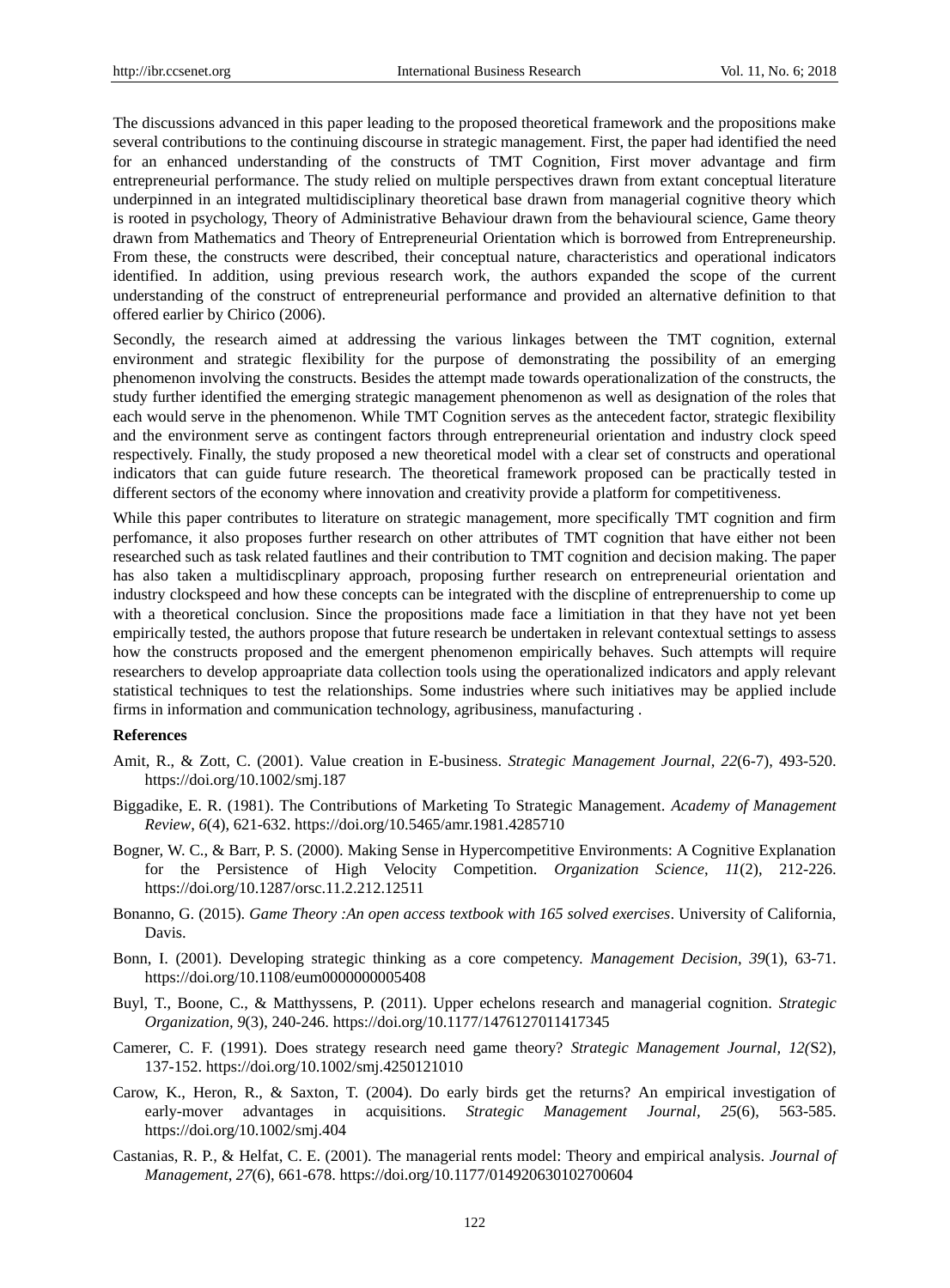- Certo, S. T., Covin, J. G., Daily, C. M., & Dalton, D. R. (2001). Wealth and the effects of founder management among IPO-stage new ventures. *Strategic Management Journal, 22*(6-7), 641-658. https://doi.org/10.1002/smj.182
- Chandler, A. D. (1962). *Strategy and structure*. Cambridge:MIT Press.
- Chau, C. (1996). Game theory and strategic auditing: part I ‐ introduction. *Managerial Auditing Journal*, *11*(4), 21-25. https://doi.org/10.1108/02686909610120000
- Chirico, F. (2006b). *Knowledge, Dynamic Capabilities and Family Inertia in Family Firms: A Computational Approach. Electronic Journal of Family Business Studies (EJFBS), 1*(2), 2007.
- Covin, J.G. & Slevin, D.P. (1998). The influence of organization structure on the utility of an entrepreneurial top management style. *Journal of Management Studies, 25*(3), 217-234. https://doi.org/10.1111/j.1467-6486.1988.tb00033.x
- Cyert, R. M., & March, J. A. (1963). *A Behavioural Theory of the Firm.* Englewood Cliffs
- Dess, G., Lumpkin, G., & Covin, J. (1997). Entrepreneurial Strategy Making and Firm Performance: Tests of Contingency and Configurational Models. *Strategic Management Journal*, *18*(9), 677-695. [https://doi.org/10.1002/\(sici\)1097-0266\(199710\)18:9%3C677::aid-smj905%3E3.0.co;2-q](https://doi.org/10.1002/(sici)1097-0266(199710)18:9%3C677::aid-smj905%3E3.0.co;2-q)
- Elfving, J., Brännback, M., & Carsrud, A. (2009*). Toward a contextual model of entrepreneurial intentions. In Understanding the entrepreneurial mind: Opening the black box*, ed. A. L. Carsrud and M. Brännback, 23-34. Dordrecht: Springer. https://doi.org/10.1007/978-1-4419-0443-0\_2
- Eshima, Y., & Anderson, B. S. (2016). Firm growth, adaptive capability, and entrepreneurial orientation. *Strategic Management Journal*, *38*(3), 770-779.<https://doi.org/10.1002/smj.2532>
- Fines, C. H. (1998). *Clockspeed: Winning Industry Controlling the Age of Temporary Advantage*.
- Frankfort-Nachmias, C., & Nachmias, D. (2004). Research Methods in the Social Sciences (5th ed.).
- Gallén, T. (2009). Top management team composition and views of viable strategies. Team Performance Management: *An International Journal*, *15*(7/8), 326-342. https://doi.org/10.1108/13527590911002113
- Gary, M. S., & Wood, R. E. (2010). Mental models, decision rules, and performance heterogeneity. *Strategic Management Journal*, *32*(6), 569-594. https://doi.org/10.1002/smj.899
- Graetz, F. (2002). Strategic thinking versus strategic planning: towards understanding the complementarities. *Management Decision*, *40*(5), 456-462.<https://doi.org/10.1108/00251740210430434>
- Hambrick, D. C. (2007). Upper Echelons Theory: An Update. *Academy of Management Review*, *32*(2), 334-343. <https://doi.org/10.5465/amr.2007.24345254>
- Hambrick, D. C., & Mason, P. A. (1984) Upper Echelons: The Organization as a Reflection. *Academy of Management Review*, *9*(2), 193-206[. https://doi.org/10.5465/amr.1984.4277628](https://doi.org/10.5465/amr.1984.4277628)
- Hambrick, D. C., Finkelstein, S., & Mooney, A. (2005). Executive job demands: New insights for explaining strategic decisions and leader behaviors. *Academy of Management Review, 30*(3). <https://doi.org/10.5465/amr.2005.17293355>
- Hart, S. L. (1992). An integrative framework for strategy- making processes. *Academy of Management Review, 17*(2), 327-351.<https://doi.org/10.5465/amr.1992.4279547>
- Hitt, M. A., & Ireland, R. D. (2000). *The intersection of entrepreneurship and strategic management research.* Blackwell Publishers Ltd.
- Hitt, M. A., Ireland, R. D., Camp, S. M., & Sexton, D. L. (2001). Strategic entrepreneurship: entrepreneurial strategies for wealth creation. *Strategic Management Journal*, *22*(6-7). <https://doi.org/10.1002/smj.196>
- Hutzschenreuter, T., & Horstkotte, J. (2012). Performance effects of top management team demographic faultlines in the process of product diversification. *Strategic Management Journal, 34*(6), 704-726. https://doi.org/10.1002/smj.2035
- Ireland, R. D., Hitt, M. A., & Sirmon, D. G. (2003). A Model of Strategic Entrepreneurship: The Construct and its Dimensions. *Journal of Management*, *29*(6), 963-989[. https://doi.org/10.1016/s0149-2063\\_03\\_00086-2](https://doi.org/10.1016/s0149-2063_03_00086-2)
- Ireland, R. D., Kuratko, D. F., & Covin, J. G. (2003). Antecedents, Elements, and Consequences of Corporate Entrepreneurship Strategy. *Academy of Management Proceedings, 2003*(1), L1-L6. https://doi.org/10.5465/ambpp.2003.13793054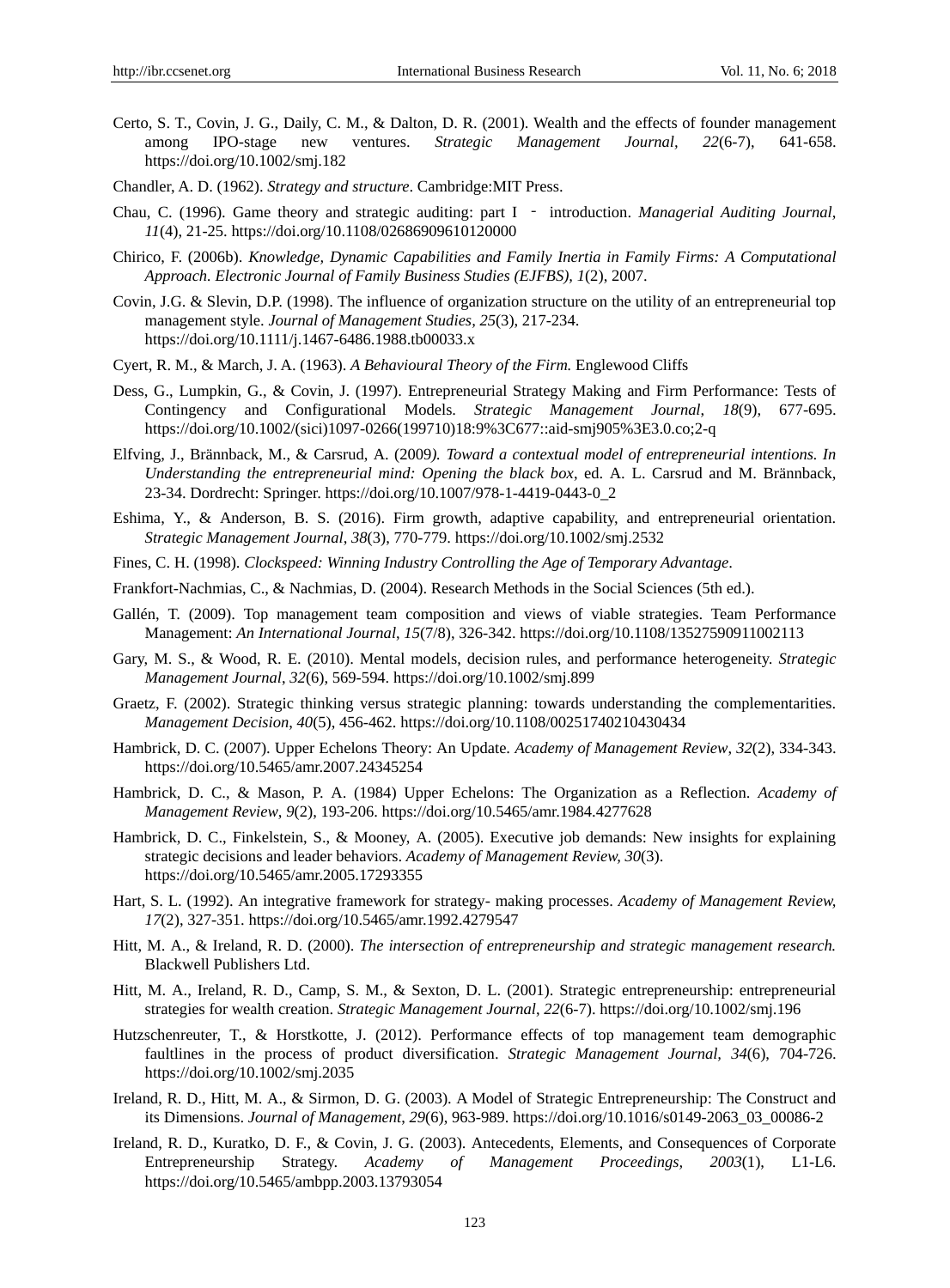- Jemison, D. B. (1986). *Disciplines that have contribution to Administrative Behaviour to strategic Management*.
- Johnson, D. R., & Hoopes, D. G. (2003). Managerial cognition, sunk costs, and the evolution of industry structure. *Strategic Management Journal*, *24*(10), 1057-1068.<https://doi.org/10.1002/smj.320>
- Kantur, D. (2016). Strategic entrepreneurship: mediating the entrepreneurial orientation-performance link. *Management Decision, 54*(1), 24–4324-43. https://doi.org/10.1108/md-11-2014-0660
- Kaplan, S. (2011). Research in Cognition and Strategy: Reflections on Two Decades of Progress and a Look to the Future. *Journal of Management Studies*, *48*(3), 665-695. <https://doi.org/10.1111/j.1467-6486.2010.00983.x>
- Ketchen, D. J., Hult, G. T. M., & Slater, S. F. (2007). Toward greater understanding of market orientation and the resource-based view. *Strategic Management Journal*, *28*(9), 961-964[. https://doi.org/10.1002/smj.620](https://doi.org/10.1002/smj.620)
- Kilika, J. M. (2012). Institutional context, collaboration, human resource development infrastructure and performance of universities in Kenya. Unpublished Ph. D Thesis. School of Business, University of Nairobi.
- Kilika, J. M., K'Obonyo, P. O., Ogutu, M., & Munyoki, J. M. (2013). Human Resource Development Drivers for University-Industry Collaboration: Empirical Evidence from Universities in Kenya. *International Journal of Education and Research, 1*(4), April*.* http//www.ijern.com/April-2013.php
- Kuratko, D. F., Ireland, R. D., & Hornsby, J. S. (2001). Improving Firm Performance Through Entrepreneurial actions: Acordia Corporate Entrepreneurship Strategy. *Academy of Management Executive, 15*(4), 60-71. <https://doi.org/10.5465/ame.2001.5897658>
- Sexton, L., & Landstrom, H. (Eds*.), Handbook of entrepreneurship,* 45-63. Oxford: Blackwell Publishers.
- Li, H., Zhang, Y., & Chan, T. S. (2005). Entrepreneurial strategy making and performance in China's new technology ventures – the contingency effect of environments and firm competences. *Journal of High Technology Management Research, 16*(1), 37-57[. https://doi.org/10.1016/j.hitech.2005.06.003](https://doi.org/10.1016/j.hitech.2005.06.003)
- Lieberman, M. B., & Montgomery, D. B. (1998). First Mover (Dis)Advantages: Retrospective and Link with the Resource-Based View. *Strategic Management Journal, 19*(12), 1111-1125. [https://doi.org/10.1002/\(sici\)1097-0266\(1998120\)19:12%3C1111::aid-smj21%3E3.3.co;2-n](https://doi.org/10.1002/(sici)1097-0266(1998120)19:12%3C1111::aid-smj21%3E3.3.co;2-n)
- Lieberman, M. B., & Montgomery', D. B. (1987). First Mover Advantages. *Strategic Management Journal, 9,* 41-58. https://doi.org/10.1002/smj.4250090706
- Lumpkin, G. T., & Dess, G. G. (1996). Clarifying the Entrepreneurial Orientation Construct and Linking It to Performance. *The Academy of Management Review*, *21*(1). https://doi.org/10.2307/258632
- Mauer, R., Neergaard, H., & Linstad, A. K. (2009). Self-efficacy: Conditioning the entrepreneurial mindset. In Understanding the entrepreneurial mind, 233-257. https://doi.org/10.1007/978-1-4419-0443-0\_11
- McGrath, R. M., & MacMillan, I. C. (2000). *The entrepreneurial mindset*. Boston: Harvard Business School Press.
- Meindl, J. R., Stubbart, C., & Porac, J. F. (1994). Cognition Within and Between Organizations: Five Key Questions. *Organization Science*, *5*(3). https://doi.org/10.1287/orsc.5.3.289
- Meyer, K. E., Estrin, S., Bhaumik, S. K., & Peng, M. W. (2009). Institutions, resources, and entry strategies in emerging economies. *Strategic management journal, 30*(1), 61-80. https://doi.org/10.1002/smj.720
- Michel, J. G., & Hambrick, D. C. (1992). Diversification posture and top management team characteristics. *Academy of Management Journal, 35*(1) 9-37. https://doi.org/10.2307/256471
- N. Wandiga, E., Kilika, J. M., & James, R. (2017). Firm Performance in the Context of Knowledge Based Intensive Sector: A Theoretical Review. *International Journal of Business and Management, 12*(8), 234. <https://doi.org/10.5539/ijbm.v12n8p234>
- Nadkarni, S., & Barr, P. S. (2008). Environmental context, managerial cognition, and strategic action: an integrated view. *Strategic Management Journal*, *29*(13), 1395-1427. https://doi.org/10.1002/smj.717
- Nadkarni, S., & Narayanan, V. K. (2007). Strategic schemas, strategic flexibility, and firm performance: the moderating role of industry clockspeed. *Strategic Management Journal, 28*(3), 243-270. <https://doi.org/10.1002/smj.576>
- Nielsen, S. (2009). Why do top management teams look the way they do? A multilevel exploration of the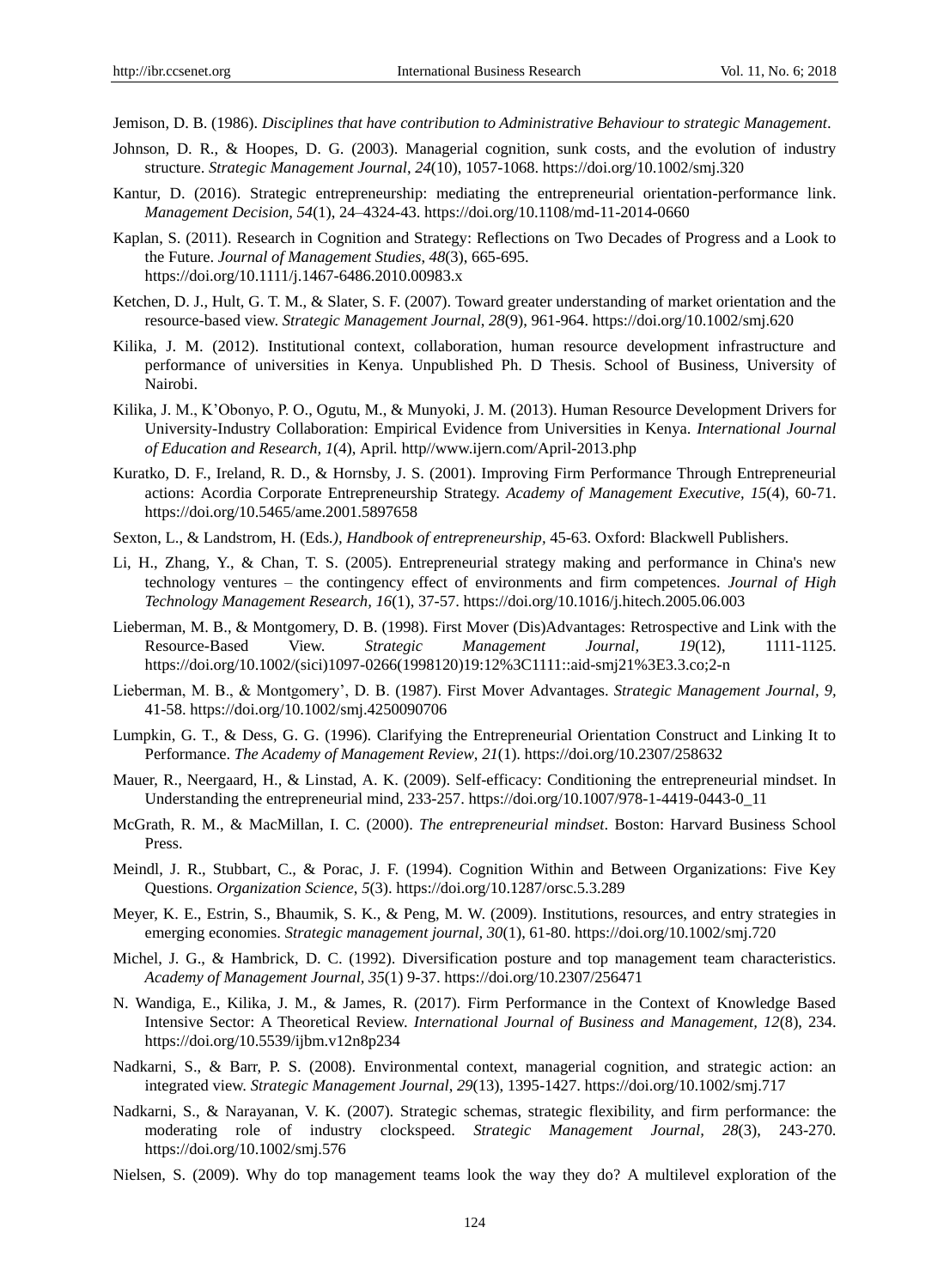antecedents of TMT heterogeneity. *Strategic Organization, 7*(3), 277-305. https://doi.org/10.1177/1476127009340496

- O'Regan, N., Hughes, T., Collins, L., & Tucker, J. (2010). Strategic thinking in family businesses. *Strategic Change, 19*(1-2), 57-76.<https://doi.org/10.1002/jsc.858>
- Ogot, M. M. (n.d.). *Game Theory in Strategic Management*. University of Nairobi Enterprises and Services in Ltd.
- Peng, M. W. (2001). How entrepreneurs create wealth in transition economies. *Academy of Management Executive, 15*(1), 95-108. https://doi.org/10.5465/ame.2001.4251397
- Penrose, E. T. (1959). *The theory of the growth of the firm.* New York: John Wiley & Sons.
- Porter, M. E. (1985). *Competitive Advantage.* New York: Free Press.
- Prahalad, C. K., & Hamel, G. (1990). The core competence of the organization. *Harvard Business Review, 68*(May–June), 79-91. https://doi.org/10.1016/B978-0-7506-7223-8.50003-4
- Rumelt, R. P., Schendel, D., & Teece, D. J. (1991). Strategic management and economics. *Strategic Management Journal*, *12*(S2), 5-29[. https://doi.org/10.1002/smj.4250121003](https://doi.org/10.1002/smj.4250121003)
- Şahin, A., Yıldırım, İ., & Miran, B. (2009). Developing strategies for chicken meat producers against market prices risks in Turkey (Game Theory approach*). British Food Journal*, *111*(9), 975-987. <https://doi.org/10.1108/00070700910992871>
- Schillo, S. (2011). Entrepreneurial Orientation and Company Performance: Can the Academic Literature Guide Managers? pp. 20-25. http://timreview.ca/article/497
- Shepherd, D. A., MCullen, J. S., & Ocasio, W. (2016). Is that an Opportunity? An attention model of Top Model of Top Managers' Opportunity Beliefs for Strategic Action , *Strategic Management Journal, 38*(3), 624-644. <https://doi.org/10.1002/smj.2499>
- Shirokova, G., Bogatyreva, K., Beliaeva, T., & Puffer, S. (2016). Entrepreneurial orientation and firm performance in different environmental settings*. Journal of Small Business and Enterprise Development, 23*(3), 703-727. https://doi.org/10.1108/jsbed-09-2015-0132
- Simon, H. A. (1997). *Administrative Behaviour*: 4th Edition. Free Press.
- Stimpert, J. L., Eden, C., & Spender, J. C. (1999). Managerial and Organizational Cognition: Theory, Methods and Research*. The Academy of Management Review, 24*(2), 360. https://doi.org/10.2307/259088
- Su, Z., Xie, E., Wang, D., & Li, Y. (2009). Entrepreneurial strategy making, resources, and firm performance: evidence from China. *Small Business Economics*, *36*(2), 235-247. <https://doi.org/10.1007/s11187-009-9211-9>
- Tripsas, M., & Gavetti, G. (2000). Capabilities, Cognition, and Inertia: Evidence from Digital Imaging, *Strategic Management Journal, 21*(1011), 1147-1161. https://doi.org/10.1002/1097-0266(200010/11)21:10/11%3C1147::aid-smj128%3E3.3.co;2-i
- Van Doorn, S., Jansen, J. J. P., Van den Bosch, F. A. J., & Volberda, H. W. (2013). Entrepreneurial Orientation and Firm Performance: Drawing Attention to the Senior Team. *Journal of Product Innovation Management*, *30*(5), 821-836. https://doi.org/10.1111/jpim.12032
- Walsh, J. P. (1995). Managerial and Organizational Cognition: Notes from a Trip Down Memory Lane. *Organization Science, 6*(3), 280-321. 1. https://doi.org/10.1287/orsc.6.3.280
- Young, G., Smith, K. G., & Grimm, C. M. (1996). "Austrian" and Industrial Organization Perspectives on Firm-level Competitive Activity and Performance. *Organization Science, 7*(3), 243-250. <https://doi.org/10.1287/orsc.7.3.243>
- Zahra, S. A. (2008). Being entrepreneurial and market driven: implications for company performance. *Journal of Strategy and Management*, *1*(2), 125-142. https://doi.org/10.1108/17554250810926339
- Zahra, S. A., Ireland, R. D., Gutierrez, I., & Hitt, M. A. (2000). Privatization and Entrepreneurial Transformation: Emerging Issues and a Future Research Agenda. The *Academy of Management Review*, *25*(3), 509. https://doi.org/10.2307/259307
- Zhao, Y. L., & Parry, M. E. (2012). Mental Models and Successful First-mover Entry Decisions: Empirical Evidence from Chinese Entrepreneurs. *Journal of Product Innovation Management, 29*(4), 590-607.